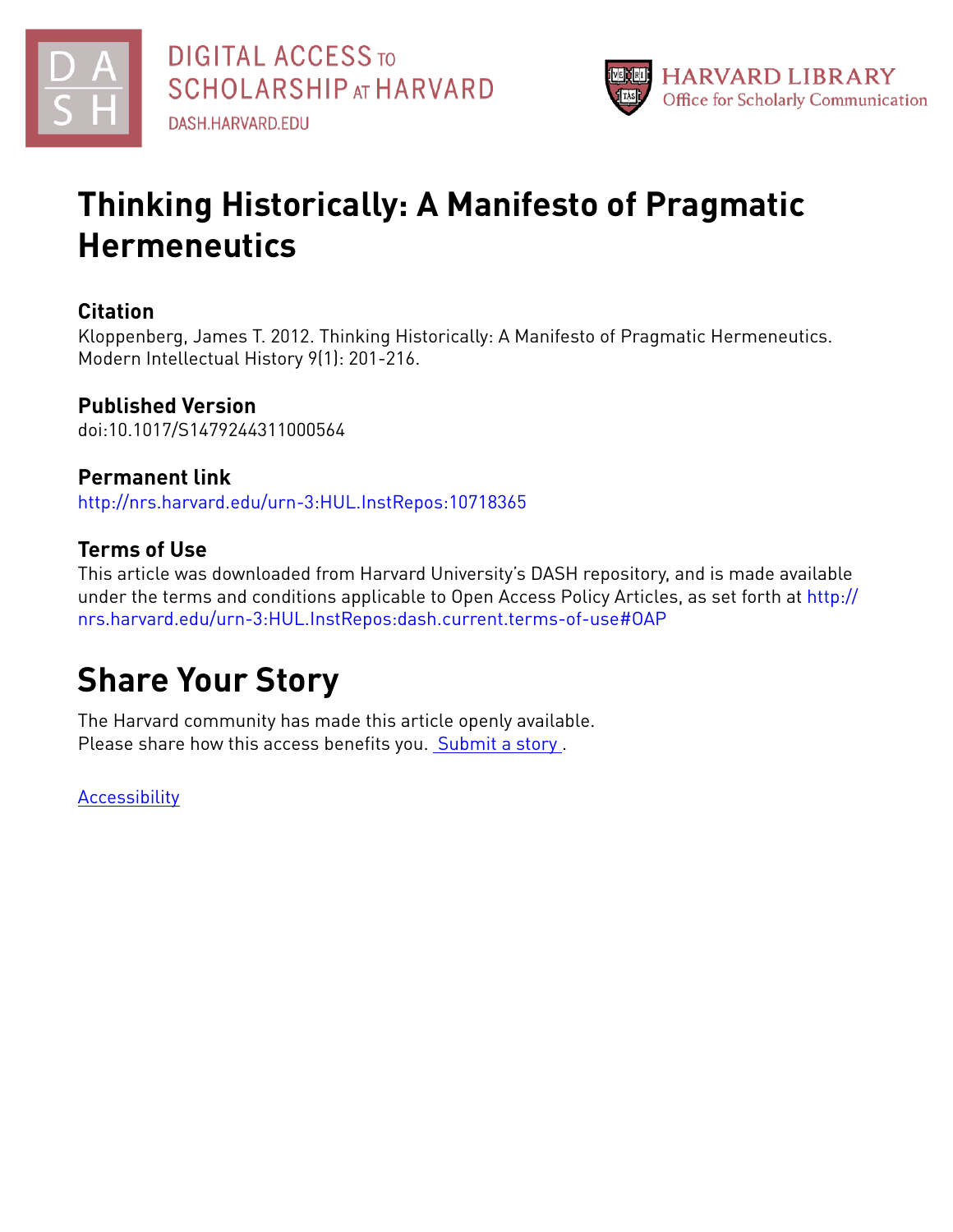#### Thinking Historically: A Manifesto of Pragmatic Hermeneutics

James T. Kloppenberg Harvard University

American intellectual history in the future will be embodied, embedded, and extended. Building on a sturdy foundation of past practices, intellectual historians will consolidate the advances of the last half century and continue to study ideas articulated in multiple registers, by multiple historical actors, for multiple purposes.

Intellectual historians have been studying a widening range of texts through increasingly diverse techniques since the 1960s, but in practice most of them have deployed the method of pragmatic hermeneutics. That method originated in the late nineteenth- and early twentiethcentury writings of Europeans such as Wilhelm Dilthey, Max Weber, and Jean Jaurès and Americans such as James Harvey Robinson, Charles Beard and Mary Beard, and Carl Becker. Yoking archival research to their understanding that history is written in the present and for the present, these writers shared a commitment to producing history that, no matter how precisely it follows the evidence, inevitably reflects the concerns of the moment. They aimed to reconstruct the past with as much accuracy as possible and to address the needs and aspirations of their contemporary cultures as they understood them. Twenty-first-century inheritors of their legacy will extend both of those commitments by embracing past scholarly practices and incorporating new insights and technologies into historical writing.

Practitioners of hermeneutics see the need to connect parts and wholes, texts and contexts, the past and the present. They shift their focus from the text to the author and back, from the text to its genre and back, from the text to its many historical contexts and back, and from the text to the historian's own experiences and cultural frameworks. They also reject the chimera that historians can shed their skins to achieve timeless understandings of the past and accept the principle that awareness of their own historicity does not absolve historians of the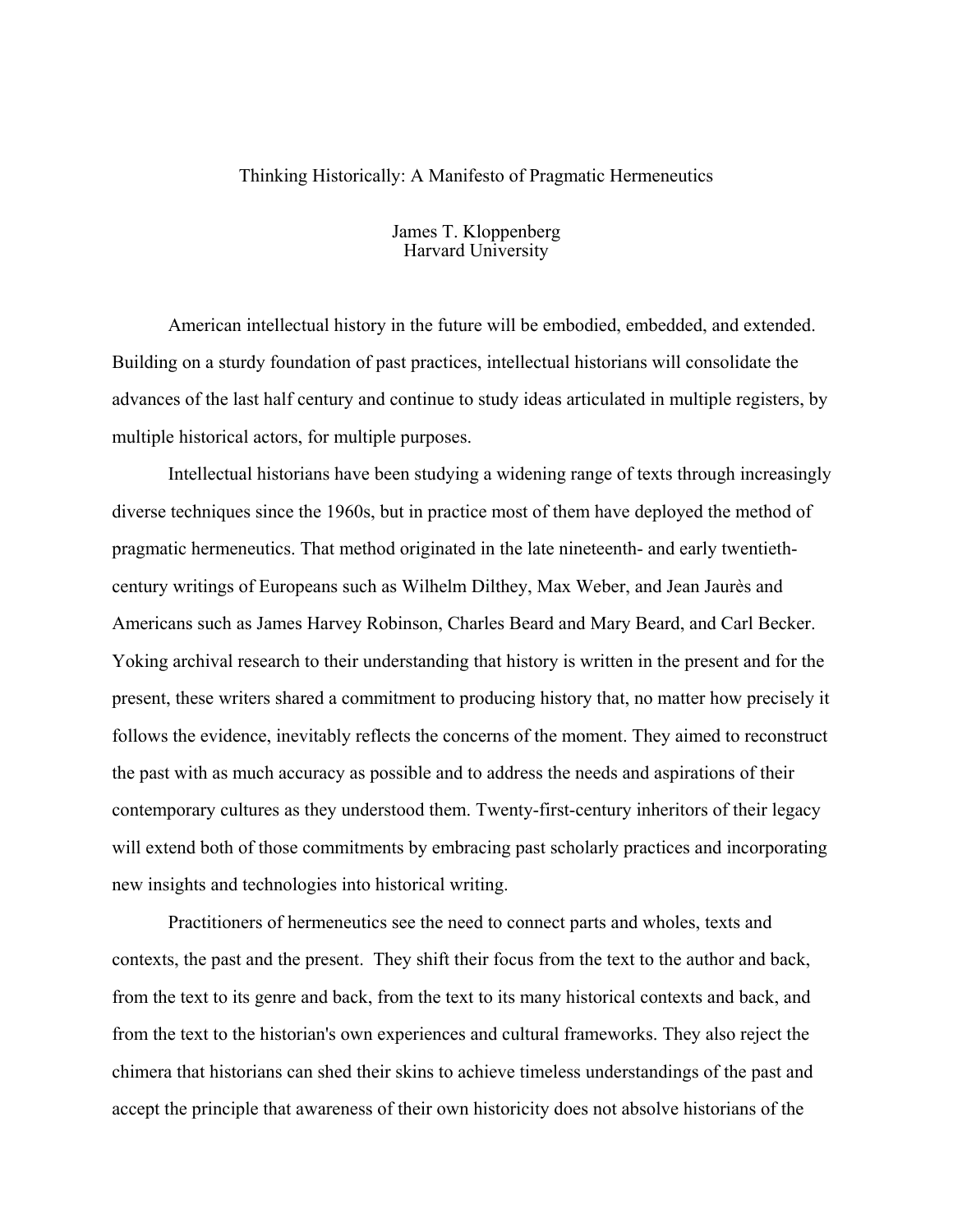responsibility to respect the integrity of the people who preceded them and the sources they left behind. Alert to the irretrievability and foreignness of the past, they see the need to bring the past into the present in order to provide both critical distance on the past and critical depth to the present. Thus the incessant movement of hermeneutics recapitulates the elusive presence of the past in the present and of the present in the past.

**Embodied, embedded, and extended.** If the overarching orientation of intellectual history is likely to remain as it has been for a century, the particular objects of study and precise techniques of inquiry will continue to evolve. Just as pragmatic hermeneutics uses the figure of hermeneutic circles to express the dynamic movement of the restless historian, so a series of concentric circles helps explain the diverse objects of analysis in intellectual history. Place a particular text at the center, and arrange around it an ever widening set of circles that trace the contexts surrounding any text, whether it is a published work of philosophy or political theory, a diary entry or anonymous pamphlet, an advertisement or a material object, such as a quilt or a sofa, in which numerous cultural currents collide.

Intellectual historians begin at that center, with that text, and work outward toward historical understanding. Different historians will concentrate their energies on different circles as a practical matter of research strategy. Some will study individual thinkers, others philosophical debates, others the texts produced by members of social movements, and others the circulation of ideas among ordinary people. But the broader discursive community of intellectual historians should encompass work in all of those circles, from the most minute to the most expansive. As David Hollinger put it decades ago, intellectual history should remain a commons where multiple discourses meet and mingle.<sup>1</sup>

**Embodied.** Every text must be studied in relation to its author or authors, particular persons existing in a particular time and place, and interpreted as the embodiment of a particular set of practices and purposes. Ideas, as Vico and Spinoza argued and as intellectual historians understand them in the twenty-first century, never exist in the abstract. Even if we want to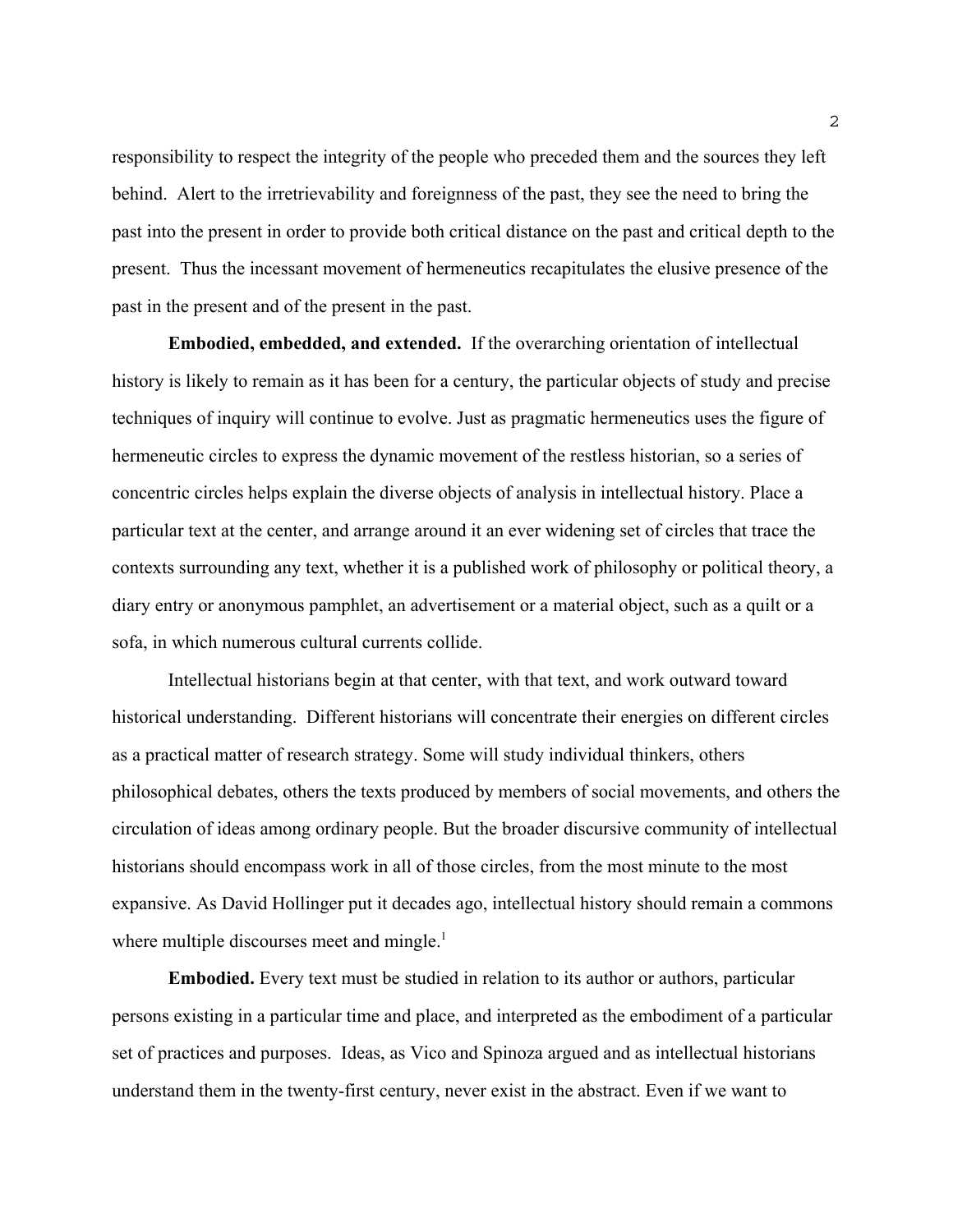examine texts in relation to other texts, either earlier, contemporaneous, and later, we must acknowledge that every text came into being through a specific historical process and emerged and survived as a result of the actions of one or more individuals.

For that reason producing new intellectual biographies matters. The Cambridge school originated with the work of Peter Laslett and John Dunn on Locke and matured with Quentin Skinner's and Richard Tuck's detailed studies of Hobbes. American intellectual historians too have shown the value of studying individual writers and their texts. Illustrations are so plentiful that merely listing and discussing the most distinguished examples from recent decades would fill this article.<sup>2</sup> Ever since Quentin Skinner's path-breaking methodological essays of the 1960s, identifying authorial intent has been among the aims of almost everyone interested in the historical study of ideas; detailed knowledge of the author's life and discursive communities is prerequisite to identifying what she meant to do in a particular text.<sup>3</sup>

Historians no longer study ideas apart from their authors and their multiple contexts. Even as the study of texts includes the physical persons who produced them–the authors whose embodied existence was responsible for the production of the texts being studied–so even those studies extend beyond the focus on individual authors to their interactions with their contemporaries and the complexities of textual interpretation. For decades critics have bashed Arthur Lovejoy's so-called "internalist" study of ideas. That aversion to studying disembodied ideas will and should persist; even Lovejoy himself rarely committed the sins of which he has been accused. He paid much closer attention to situating his "unit ideas" in their historical settings than his critics allege, and he explicitly urged contributors to the Journal of the History of Ideas to locate ideas in contexts.<sup>4</sup> Even though historians studying texts must interpret them as the work of particular historical persons, bodies in space and time, inhabiting contexts with multiple dimensions, the close analysis of difficult texts will remain an essential component of intellectual history. Textualists of various kinds, ranging from Morton White to Garry Wills, and from Dominick LaCapra to Martin Jay, have demonstrated the fruitfulness of patiently working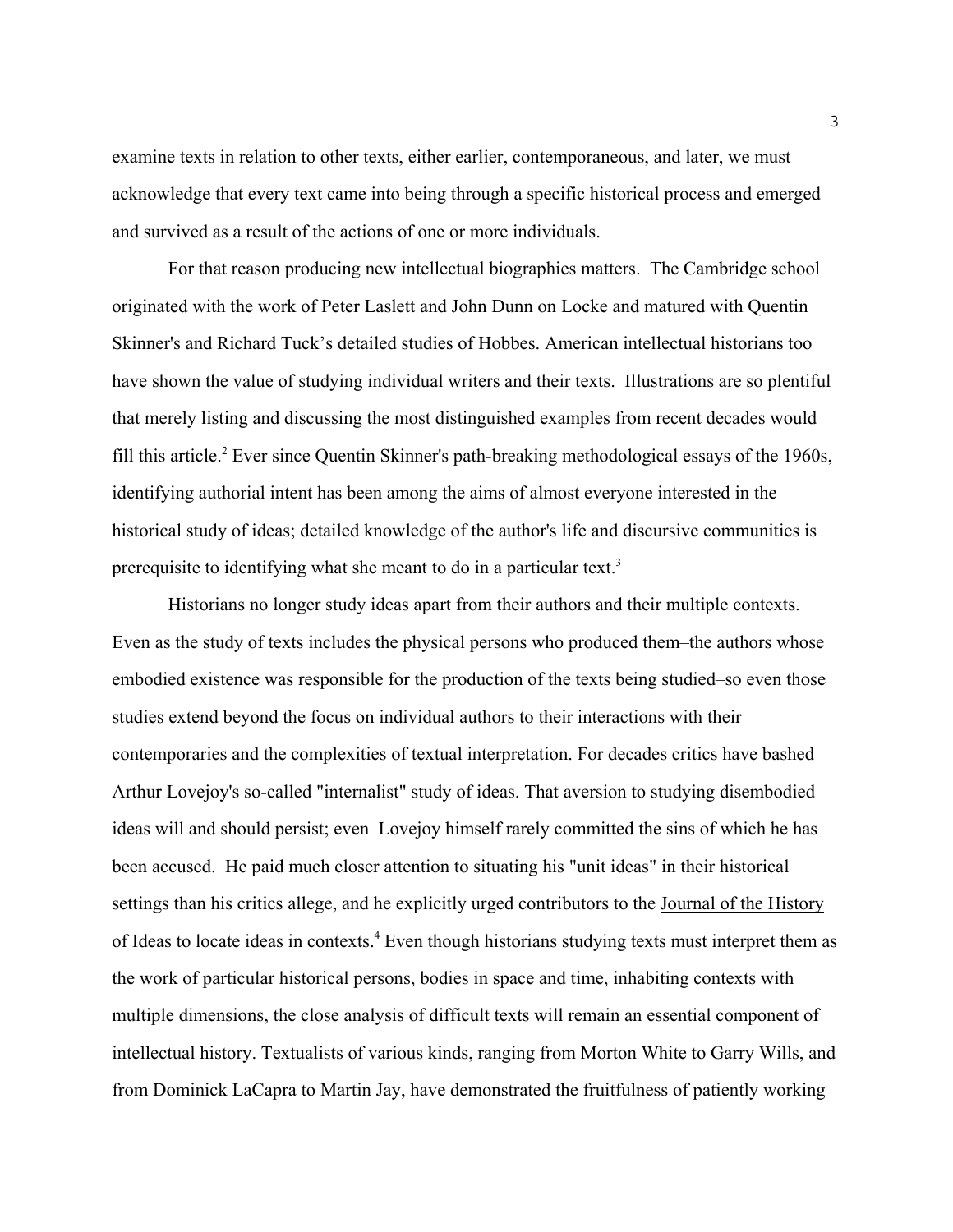through the difficult, sometimes paradoxical, and often multiple meanings embedded in complex texts.<sup>5</sup>

Scholars associated with the Cambridge School have shown the value of piecing together the discursive communities within which the canonical texts of political theory first appeared. Unless we know what problems individual authors meant to solve, and the conversations in which they took part, we cannot grasp the historical meaning of individual texts. Laslett and Dunn successfully exhumed John Locke's treasonous intent in writing Two Treatises of Government centuries after the texts appeared. Their sleuthing also demonstrated why historians should attend not only to what authors meant to say but also to the myriad ways in which texts can be and have been misread. Readers entirely innocent of authorial intent sometimes project meanings onto texts that can exert a powerful influence demonstrably different from those intended by their authors.

 American historians know what meanings can be masked by an overly narrow focus on authors' intentions. Annette Gordon-Reed's path breaking work on the Hemings family has shown that Thomas Jefferson's passionate denunciations of slavery in his Notes on the State of Virginia took on different meanings several times, not only when Jefferson began his relationship with Sally Hemings but also when their children were growing up at Monticello and when understandings of their children's ancestry diverged between white and black communities in the nineteenth century. Other, less volcanic shifts in meaning have also been identified in recent scholarship. James Madison considered himself a friend of democracy, and Woodrow Wilson envisioned both his domestic policy and his plan for a League of Nations as manifestations of the moral philosophy of William James, but neither author's intent was apparent to his contemporaries or to the first few generations of commentators.<sup>6</sup> Although identifying authors' intended meanings remains an important objective for intellectual historians, it hardly exhausts the range of meanings that matter to historical understanding.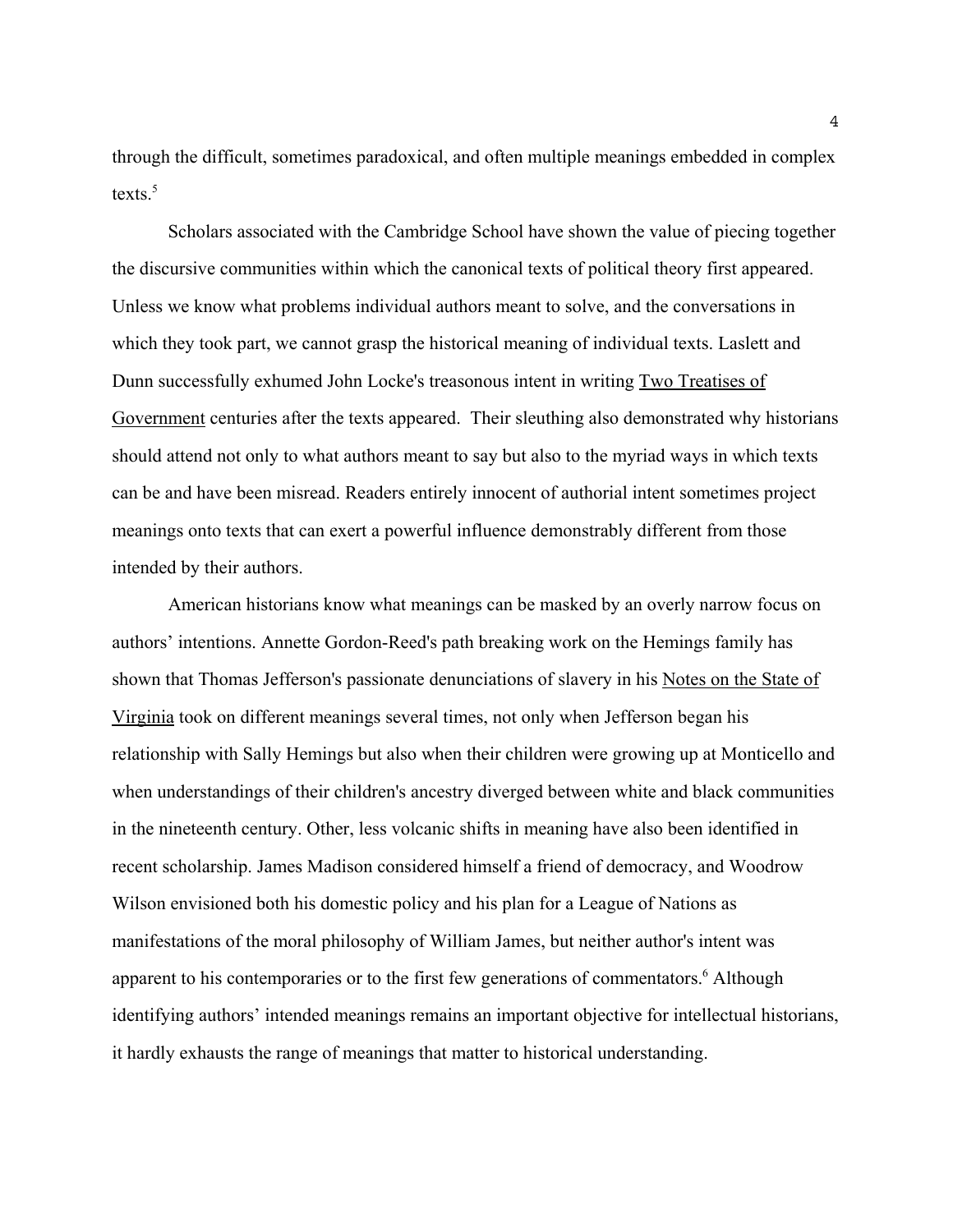Not only the embodiment of ideas in persons and historical contexts but awareness of the body itself has become one of the most central preoccupations of intellectual history in recent decades. Whereas scholars studying writers and texts once overlooked questions of race and gender, such considerations have become essential dimensions of intellectual history. The particularity of producers and consumers of texts now includes their physically as well as culturally marked bodies. Inasmuch as the textual evidence will allow access to writers' and readers' emotional lives, the study of the passions–even if no longer likely to be filtered through Freudian lenses–will remain a dimension of intellectual history worth scholars' attention.<sup>7</sup>

 **Embedded.** The meanings of historical texts, even when those meanings are specifically restricted to particular times and discursive communities, remain problematical. The distinction I am drawing between embodiment and embeddedness should thus be understood as a heuristic device, the first calling attention to the physical bodies of individuals, the second to the multiple forms of embeddedness that interest historians who examine ideas. Studies of reception, reader response, and the multiple meanings of complex texts have shown that identifying the precise historical meanings of texts is very hard work. The history of the book, originating in France and quickly imported to America, has enriched and complicated intellectual historians' understanding of the role of ideas in history. Controversies over the relative significance of familiar Enlightenment authors and the clandestine literature of mid-eighteenth-century France have illuminated the difficulty in pinning down the precise meanings readers took from the materials they read.<sup>8</sup>

American history no less than French history has been transformed by the history of the book. Bernard Bailyn's seminal Ideological Origins of the American Revolution acknowledged the importance of long-recognized sources such as the Bible and American religious traditions, the classics, familiar Enlightenment texts from Locke through Rousseau, and English common law. But Bailyn introduced a new element into historians' calculations by looking at the understudied colonial pamphlets inspired by the English dissenting Whig tradition. If the resulting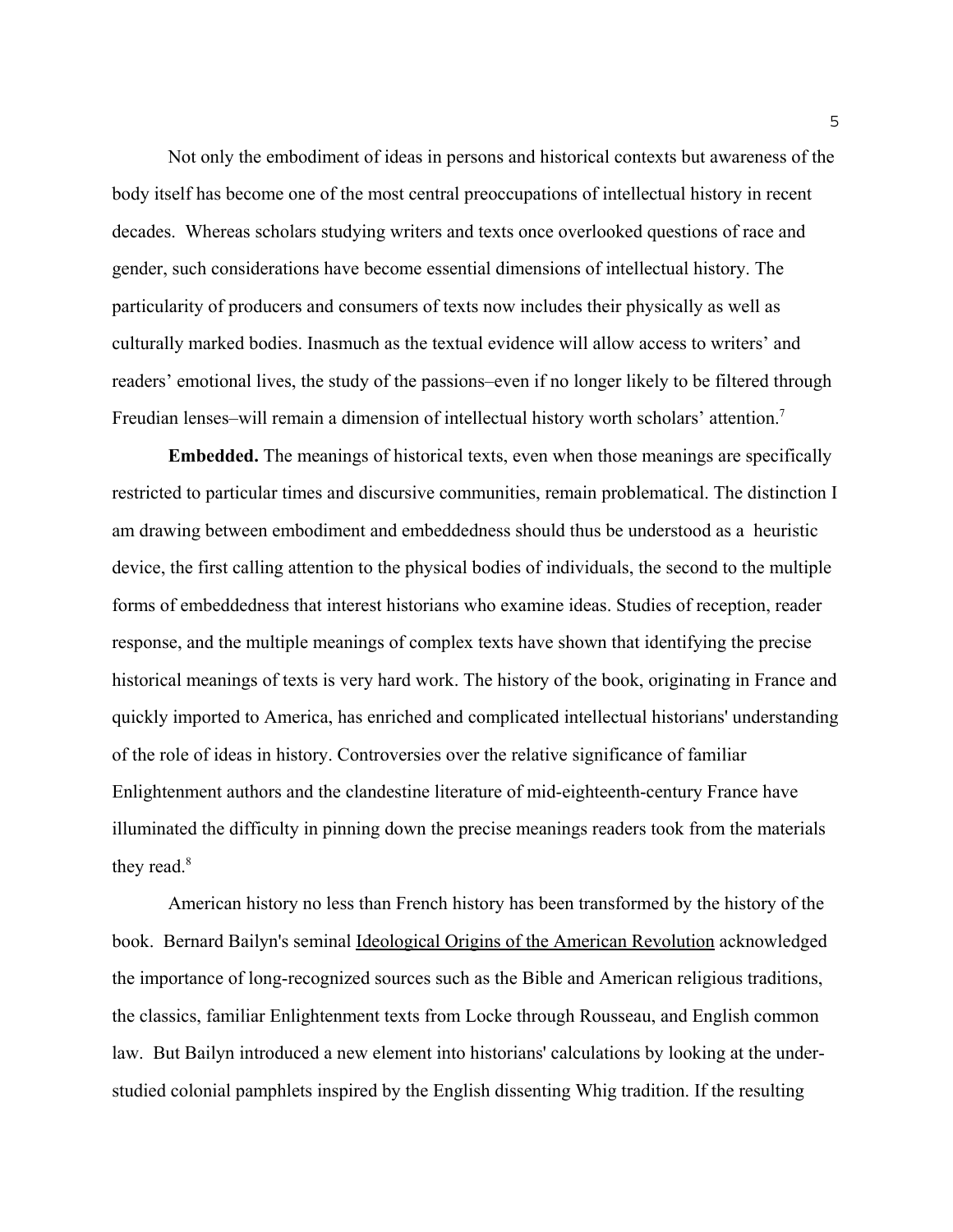squabbles over the relative importance of religious, classical republican, and liberal ideas sometimes veered toward nominalism, spirited investigations of American writers' multiple sources enriched and complicated our historical understanding. The quantitative data gathered by David Lundberg and Henry May underpinned May's argument, in The Enlightenment in America, concerning several distinct forms and stages of Enlightenment. Although many European as well as American historians have tried (and are still trying) to identify a single strand of the Enlightenment as dominant, older works such as Bailyn's and May's remain useful precisely because their emphasis on publishing and reading practices called attention to the diversity and dynamism of the ideas under consideration.

Valuable as these early efforts remain, in recent decades the history of print culture in America has come of age. The publication in 2009 of the fifth and final volume of  $\triangle$  History of the Book in America, a multi-author study spearheaded by series editor David D. Hall, brings to completion the first wave of studies paying sustained attention to the production, distribution, circulation, and reception of texts of all kinds. Although the cultural standing of the book itself changed as a result of the technological innovations that occurred during the decades it took to produce this monumental work, these five volumes testify to the transformative effect of focusing on the ways in which texts come to the attention of readers and the multiple ways in which they are read.<sup>9</sup>

Other scholars have looked to other forms of embeddedness in their studies of ideas. By examining five different interpretations of Jonathan Edwards's An Humble Inquiry (1750), David D. Hall convincingly demonstrated Chartier's point about the difficulty historians inevitably encounter in pinning down meanings.<sup>10</sup> By combing the records of publishers as well as the marginal notations left by one reader of Locke, Eric Slauter has shown the difficulty of determining how many Americans read John Locke's Second Treatise in the 1770s, what they made of it, and has suggested that we acknowledge the role of the Revolution in "making" books instead of assuming that books made the Revolution.<sup>11</sup>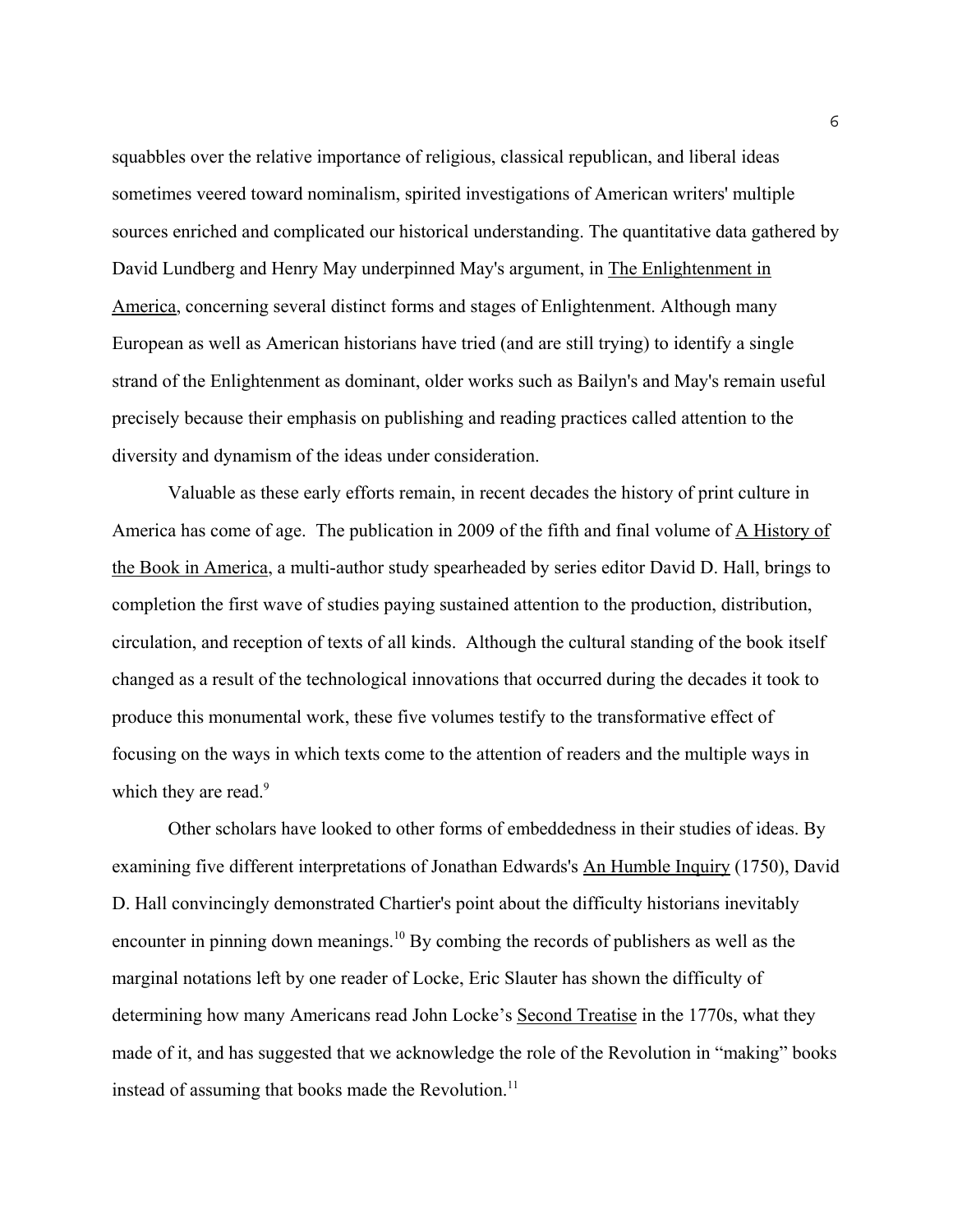Jennifer Ratner-Rosenhagen's forthcoming study **American Nietzsche** shows how passionately American readers responded to Nietzsche's writings--and just how inconsistent their interpretations were. Showing that the same text can have different effects on different readers, Chartier challenged Darnton's strong reading concerning the subversive force of forbidden books in old regime France. Scholars such as Hall, Slauter, and Hochman have followed in that tradition. Ratner Rosenhagen has fleshed out such objections even more fully by demonstrating, not only from the uses to which American writers put Nietzsche but also from letters written by Americans to Nietzsche's sister, the wildly variable impact of Nietzsche's radical antifoundationalism in America.12

A different and equally important form of embeddedness comes into focus when intellectual historians shift their gaze from the diffusion or reception of ideas to the institutional matrix from which texts emerge and the discursive communities of which they become a part. Descended from the union of Karl Mannheim's sociology of knowledge and the work of Pierre Bourdieu, historians operating at the border of science studies have shown how particular disciplinary cultures in the modern academy have shaped scholars' research and reading, writing and teaching. Because such work sometimes risks reducing the meaning of ideas to the circumstances of their production, historians influenced by the more radical strands of science studies should heed the recent advice of Lorraine Daston to pay as much attention to the texts themselves as to the contexts of institutionalization and professionalization.<sup>13</sup>

One further illustration of the embeddedness of intellectual history is the rapid growth of legal history, where ideas and power collide head-on. From the study of the origins of American Constitutionalism to the study of legal theory and institutions to the study of case law, in legal history ideas come together with competing economic, political and social forces. Given the proliferation of joint Ph.D.-J.D. programs in leading universities, such work is likely to become increasingly prominent.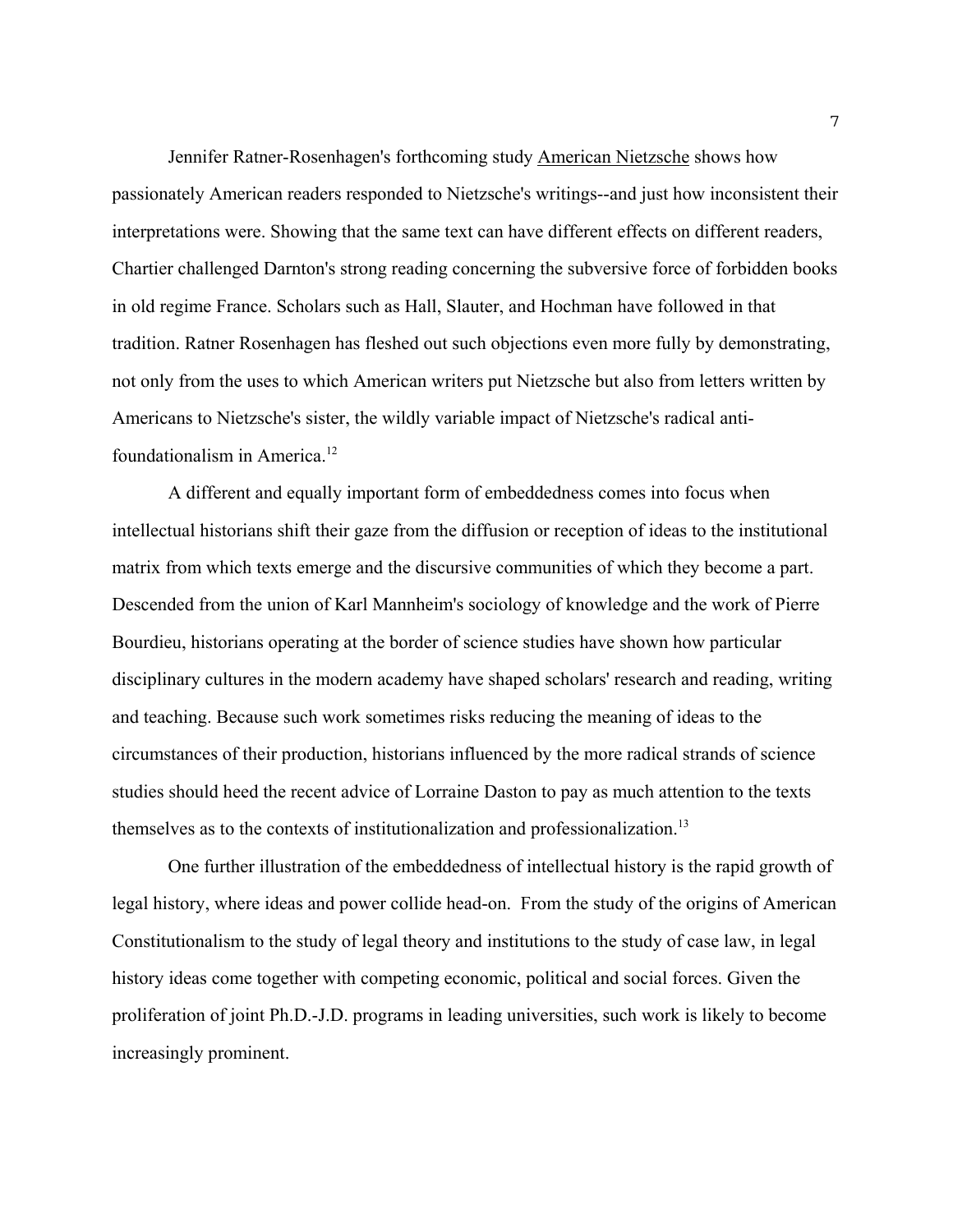**Extended**. American intellectual history will continue to expand in all directions, down and up and across. Many courses taught in mid-twentieth-century American universities bore the name that Arthur Schlesinger, Sr., assigned to his Harvard lecture course, Social and Intellectual History. Most mid-century books in the field, including those by Vernon Louis Parrington, Merle Curti, Henry Steele Commager, and Ralph Henry Gabriel, treated ideas in relation to socio-economic and political history. In the wake of World War II, many American historians joined the national crusade to explain (and often, although not always, to celebrate) the distinctiveness of the newly mature civilization that most Americans credited with having rescued the world from totalitarianism. Many creative minds of that mid-century generation of scholars, including David Potter, Daniel Boorstin, Louis Hartz, Henry Nash Smith, Leo Marx, and Richard Hofstadter, tried to tease the keys to the nation's history from the texts of its most notable writers. Although hardly blind to the tensions in American history, these writers' emphasis on supposedly shared ideas and values fell from favor when but briefly submerged conflicts bubbled back to the surface in the 1960s.

The new social history changed intellectual history forever. No longer could historians blithely characterize ideas or experiences as "American." In the wake of detailed studies devoted to specific towns and communities and particular groups of women and men with distinct ethnoracial and class identities, generalizations would now be hard-won. Despite their champions' crusading spirit, as Ellen Fitzpatrick has shown in History's Memory, such studies marked a return to American historians' practices at the turn of the twentieth century rather than an innovation. But history from the bottom up brought a shift in focus away from elites of all sorts- economic, political, social, and intellectual--and the commitment to studying ordinary people assumed an ideological as well as methodological character.

Within a generation many social historians had shifted their attention from quantitative analysis to interpretations of meaning. That change brought renewed attention to the techniques traditionally employed by intellectual historians, but now that attention was being lavished on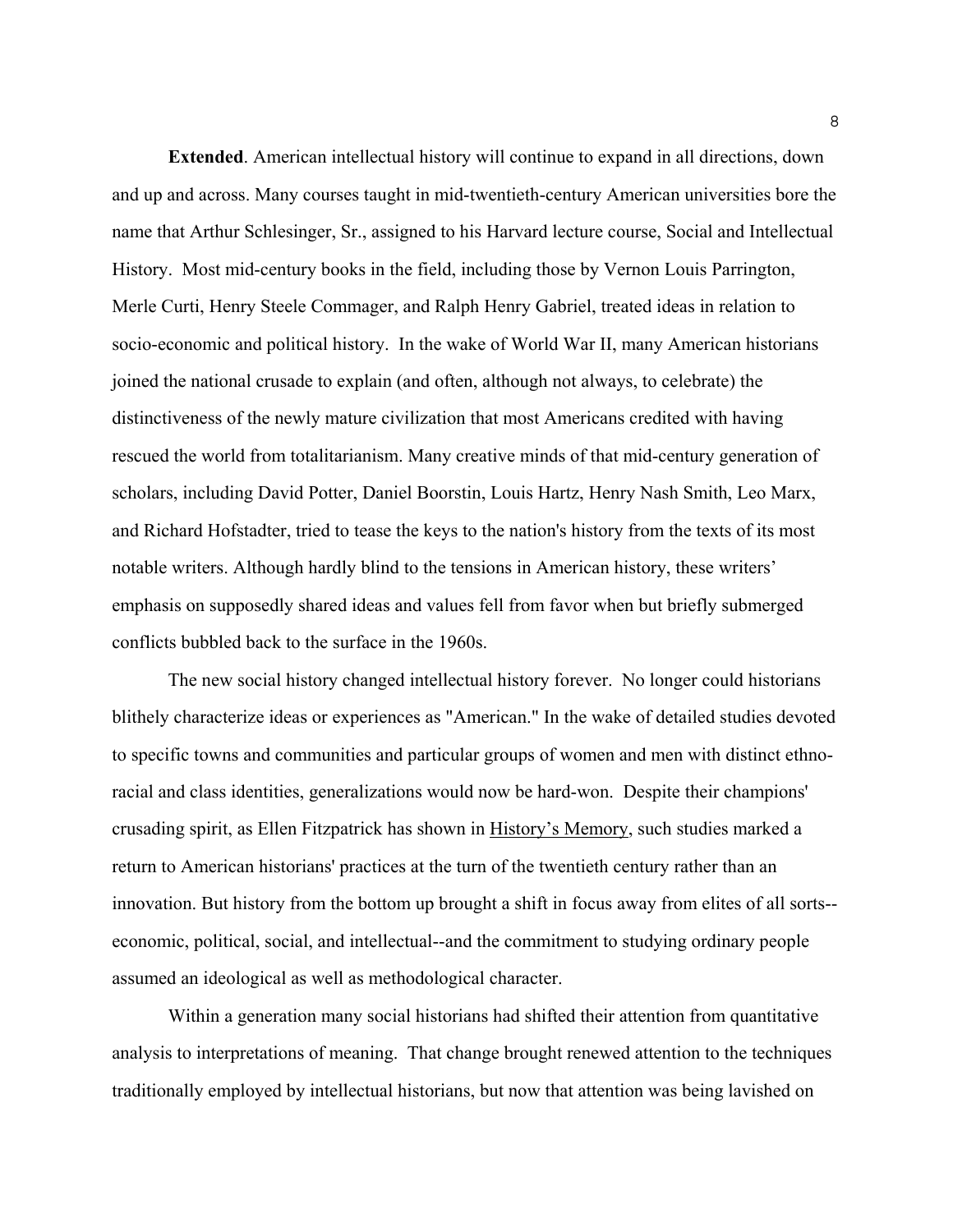texts of a different kind: diaries, court records, and the minutes of the meetings of labor unions and organizations devoted to social protest. Some intellectual historians applauded that shift of emphasis, observing with William Bouwsma that "we're all intellectual historians now," but many historians engaged in these studies resisted the embrace and chose to designate themselves cultural historians.

The tendency to use the methods of intellectual history to explore the thought worlds of Americans whom many erstwhile social historians refuse to characterize as "intellectuals" will surely accelerate in the coming decades. A rising generation of scholars will continue to probe an increasingly eclectic array of sources to answer not only questions concerning who did what to whom but what the interaction meant to everybody involved. Whether the results are called intellectual, social, cultural, or political history makes no difference. The proof will be in the writing.<sup>14</sup>

Consider Wendy Wall's recent study Inventing the American Way: The Politics of Consensus from the New Deal to the Civil Rights Movement. Wall draws on the writings of intellectuals such as the journalist Louis Adamic, the anthropologist Margaret Mead, and the Swedish social scientists Alva Myrdal and Gunnar Myrdal. She also uses the records of the Chamber of Commerce, the National Association of Manufacturers, and the CIO. Illuminating the struggle waged over the American future at the end of World War II, Wall demonstrates the strategies conservatives employed to define the "American Way" in terms of competition between free individuals seeking prosperity rather than cooperation among equal communities seeking justice. Is <u>Inventing the American Way</u> an example of intellectual, cultural, political, social, or economic history? Yes.

Intellectual history is already extending into domains often associated with social or cultural history, such as everyday life and the rituals and festivals that punctuate it. Scholars are exploring phenomena as diverse as the history of corporations and the history of jazz, along the way uncovering the ideas that inspired the creators, the critics, and those who became part of the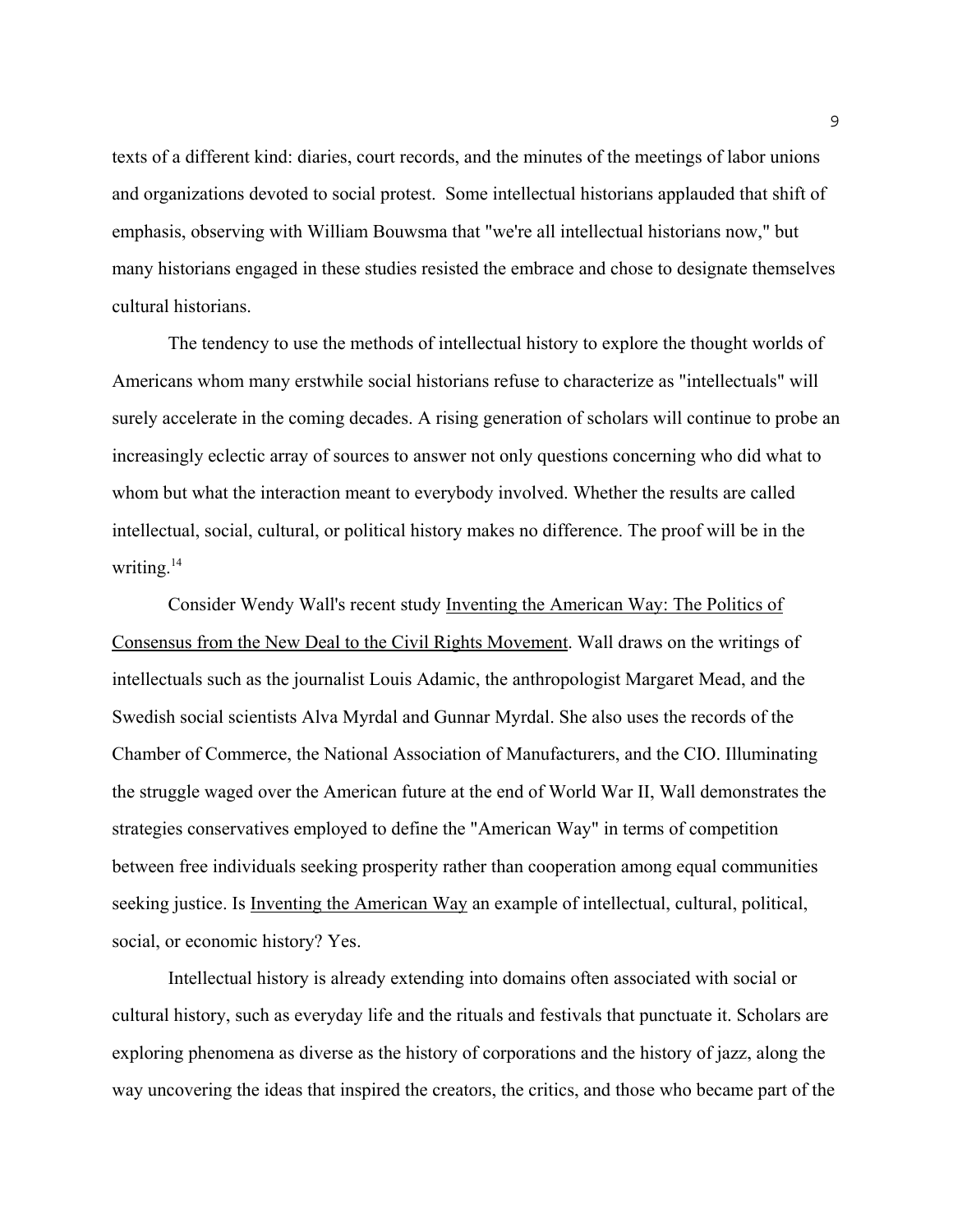nation that proved so hospitable to both American forms of improvisation. The pioneers who created these hybrid cultural forms generated not only new sources of profit and new practices that many scholars have studied, they inspired commentaries, formal and informal, that likewise merit analysis.<sup>15</sup> In short, as the scope of social history expands to encompass the interpretation of cultural meanings and intellectual history extends from the highly educated to the realm of social protest movements and eventually to the texts produced by bloggers and tweeters, the distinction between social, cultural history, and intellectual history will become increasingly blurred if not entirely erased.

Yet differences of focus and differences of emphasis will inevitably remain, as two recent works on the United States Constitution illustrate. Alison LaCroix's The Intellectual Origins of American Federalism pays close attention to earlier explorations of the idea of federalism stretching from the ancient world to the eighteenth century. Although she never denies the importance of the American experience with town and colonial government as a crucial component in the story, LaCroix concentrates on the development of ideas.

Pauline Maier's Ratification, by contrast, is the most detailed study to date of the debates sparked by the Constitutional Convention. Maier does not delve into Madison's immersion in the writings of Scottish common sense philosophers or earlier thinkers who wrestled with various concepts of federalism, issues that engage LaCroix. Nor does Maier explore the significance of James Wilson's reliance on Rousseau's Social Contract when writing the most influential speeches given in Pennsylvania in the debates over ratification. I consider those issues crucial for understanding both Madison and Wilson.16

Yet Maier does provide an admirably careful study of the formal debates in all the state ratifying conventions and the informal wars of words waged in newspapers, pamphlets, and books. Based on the twenty-one volumes of The Documentary History of the Ratification of the Constitution, Maier's Ratification brings together the writings of familiar figures and the largely unknown words of ordinary Americans who gathered in town meetings and expressed their ideas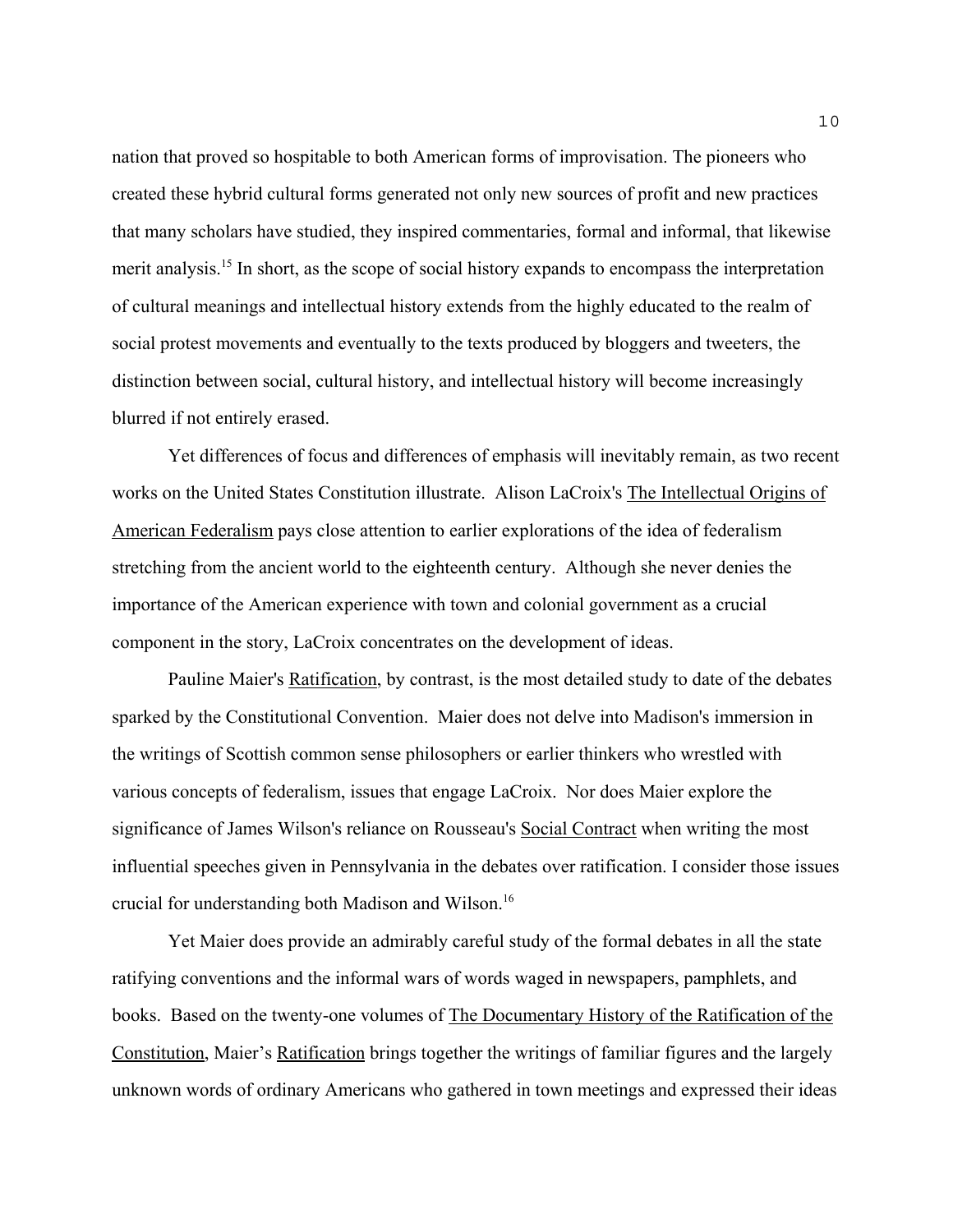in local newspapers. Just as Maier had uncovered the sources of Jefferson's Declaration of Independence in American Scripture, illuminating the prototypes written in local, county, and colony-wide assemblies, so in Ratification she examines popular debates over the rules by which the nation would be governed. Is Maier's study an example of intellectual, social, cultural, or political history? Yes.

As intellectual historians extend their reach to meet those social historians working from the bottom up, and vice versa, American historians find themselves returning to one of the field's earliest interests, the history of religion. Samuel Miller's A Brief Retrospect of the Eighteenth Century, often cited as one of the first works of American intellectual history, tried to reconcile Enlightenment rationalism with his devout Presbyterianism. In the middle of the twentieth century Perry Miller rigorously examined the transformation of Puritan theology. Although his grandest claims for the cultural significance of New England preachers may seem overstated, Miller's commitment to the "life of the mind" helped establish American intellectual history as a distinct field of study.

Now that the long-awaited coming of secularization appears again to have been deferred, this time perhaps indefinitely, scholars are returning to the study of religion in all its forms. Intellectual historians will continue to cover this expansive terrain from the abstractions of theology to the everyday practices of preachers. More detailed studies of religious communities likewise illuminate Americans' animating ideas and ideals, from Jason Maloy's and David D. Hall's recent studies of the Puritans' political ideas to the explosion of studies on late twentiethcentury evangelicalism. Studies of missionaries, from Katharine Gerbner's work on eighteenthcentury Moravians and slavery to David Hollinger's study of how missionary children transformed twentieth-century American scholarship, and studies of the ways in which American conservatives continue to rally supporters on the basis of their religious commitments, such as Bethany Moreton's prize-winning study To Serve God and Wal-mart, make clear the reasons why we cannot understand what people do unless we examine the reasons they themselves offer.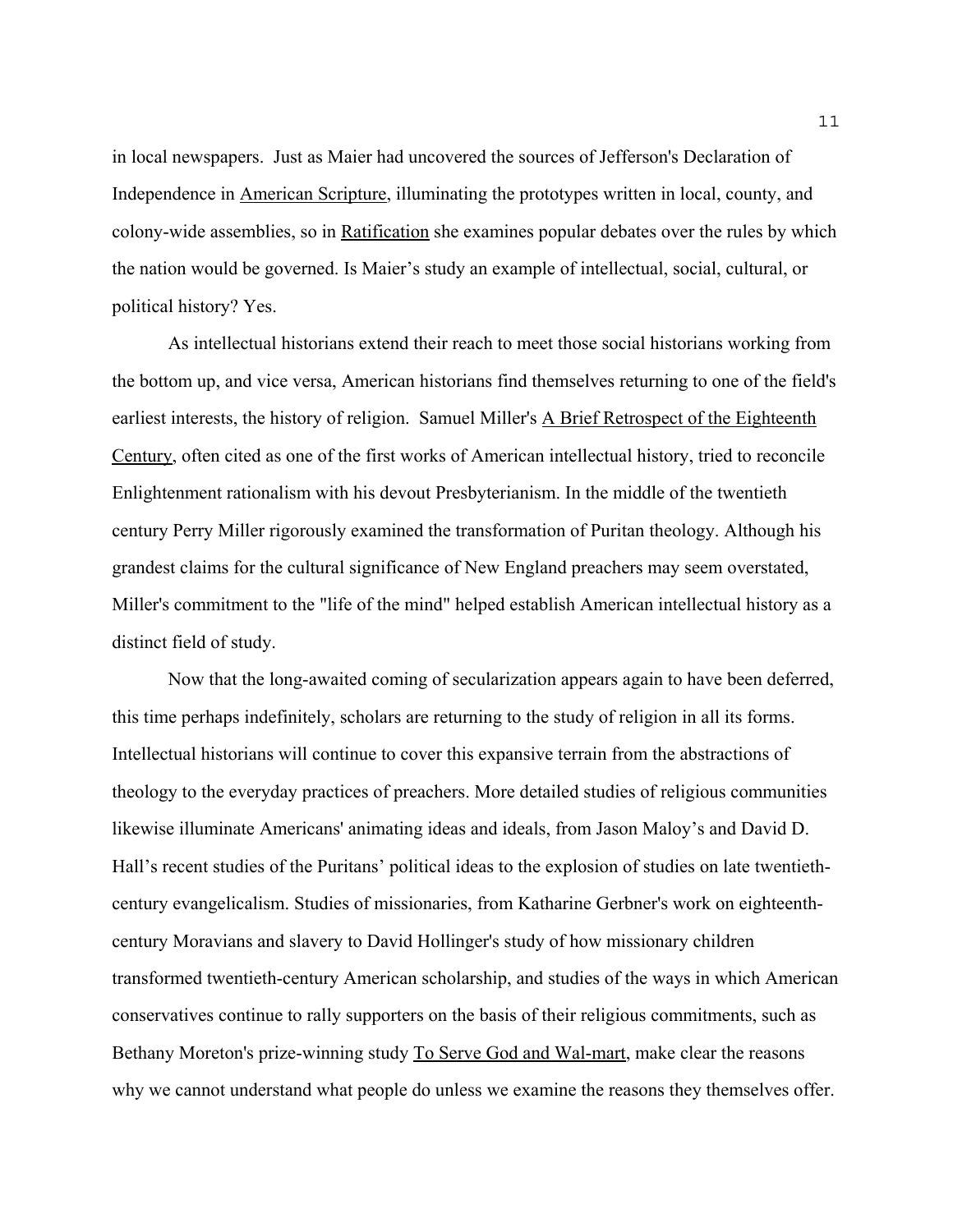The scope of American intellectual history will continue to extend from low to high, from concrete practices to abstract doctrines, and, as it always has, beyond the nation's borders. Since the eighteenth century scholars have studied American thought in relation to its European roots. That tradition persists in multiple forms. Studies of emigré intellectuals, from James Wilson and Tom Paine to Hannah Arendt and Leo Strauss, and of Americans transformed by travel, from Benjamin Franklin, Thomas Jefferson, and William James to W. E. B. DuBois, Josephine Baker, and James Baldwin, continue to proliferate.<sup>17</sup> The scope is widening, with studies that link Americans to the Middle East, Russia, South Asia, and Africa further complicating understandings of American writers' "native ground." Such extensions of American intellectual history will themselves be embedded now that the "spatial turn" has alerted historians to the need to integrate geography into their studies of the past.<sup>18</sup>

Moreover, these transnational intellectual histories no longer concentrate on the books written by Americans about the glorious experience of being freed from Yankee provincialism or of the books shipped home from abroad that shaped Americans' ways of thinking. As part of his expansive study of the vexed relation between the American civil rights movement and the anticaste and anti-colonial movements in India, Nico Slate not only recounts the multi-directional flow of ideas but also diverse social experiences, including those of American black soldiers in South Asia during World War II, he explains for the first time how and why perceptions of the color line changed as a result of such interactions.<sup>19</sup>

The questions asked and the sources consulted will continue to expand as the global extension of transnational studies continues, yet the long-standard and still most familiar forms of intellectual history, namely the study of philosophy, political and social thought, and the relation between ideas and political and social movements, will surely persist. In The Declaration of Independence: A Global History, David Armitage demonstrated that Jefferson's audience included not only Americans and Britons but, perhaps just as crucially, the rest of the world. If other nations had not been persuaded that the former colonists had a sound basis for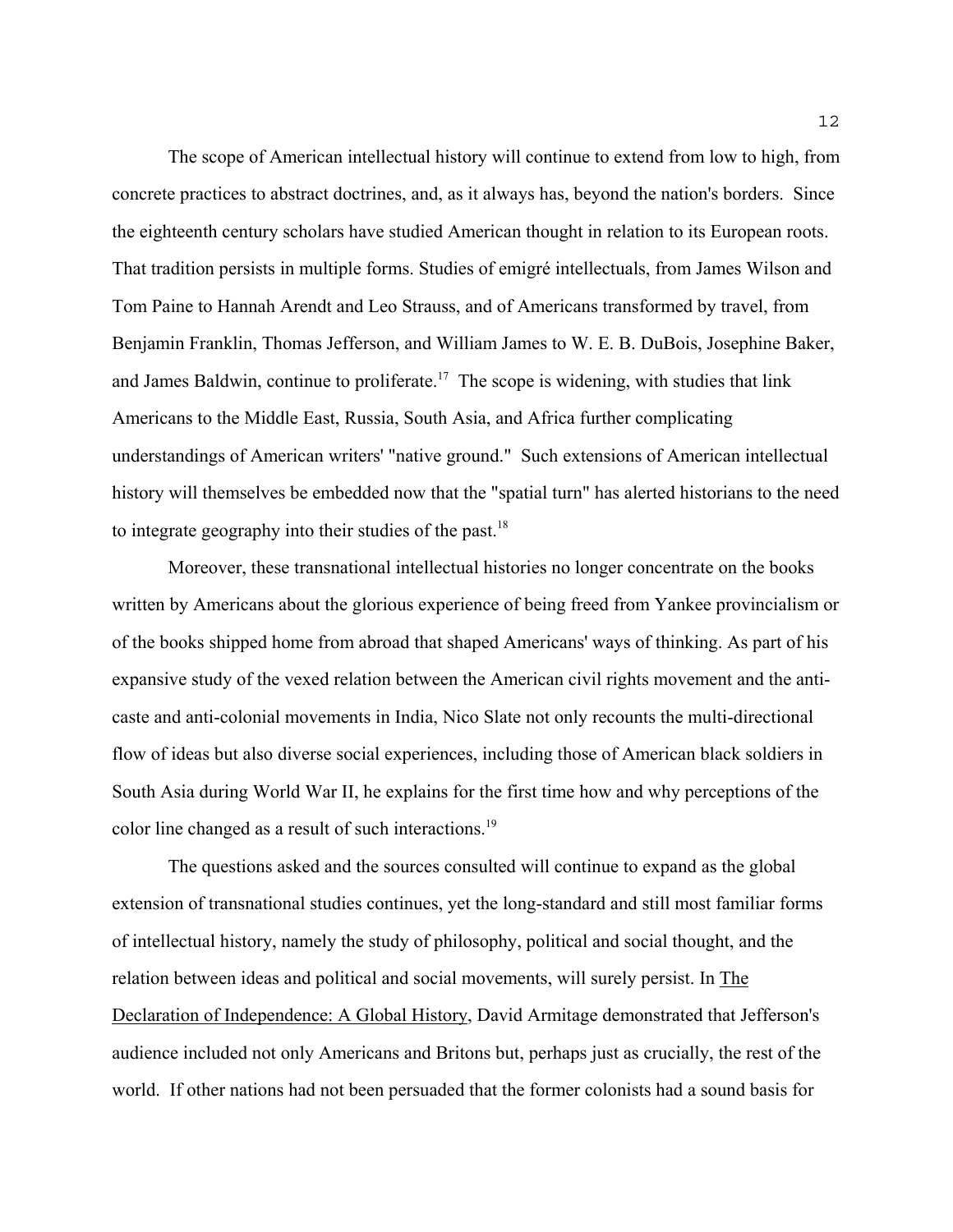declaring their independence from Britain, securing that independence would have been even more challenging. And as Armitage showed by expanding his analysis chronologically as well as geographically, Jefferson's words have continued to reverberate in our own day.

Among the most arresting developments of recent years is the flurry of activity surrounding the eighteenth-century history of the Caribbean, specifically the emergence of what Laurent Dubois has called "an enslaved Enlightenment." Although scholars of slavery and antislavery, notably David Brion Davis and Seymour Drescher, have always employed a transnational framework, a new generation of historians is recasting the debate by looking away from Europe. Dubois, Vincent Brown, and Malech Ghachem have discussed the circulation of ideas in Saint Domingue before and after the French Revolution. They have shown how developing ideas of universal rights subverted the system of slavery and the means by which enslaved Africans, by their resistance and eventually through rebellion, themselves made concrete the abstract doctrine of the rights of man. Relying on a wide range of sources from legal documents to planters' warnings to the writings of French scribes after the Haitian Revolution, these scholars are giving new meaning to the idea that the intellectual history of the Atlantic world will become increasingly embodied, embedded, and extended as it expands to encompass the ideas of illiterate slaves who listened, talked, argued, and created their own doctrine of human rights. $20$ 

New studies of politics and reform in the early republic likewise span the Atlantic. The work of Rachel Hope Cleves, The Reign of Terror in America, and Matthew Rainbow Hale, The French Revolution and the Transformation of American Democracy, demonstrate the shaping influence of the French experience with democracy on the first party system in the US. Margaret Abruzzo's Polemical Pain: Slavery, Cruelty, and the Rise of Humanitarianism shows how British moral philosophy, sentimentalism, and antislavery activism not only framed American abolitionism but also the proslavery arguments that developed in response.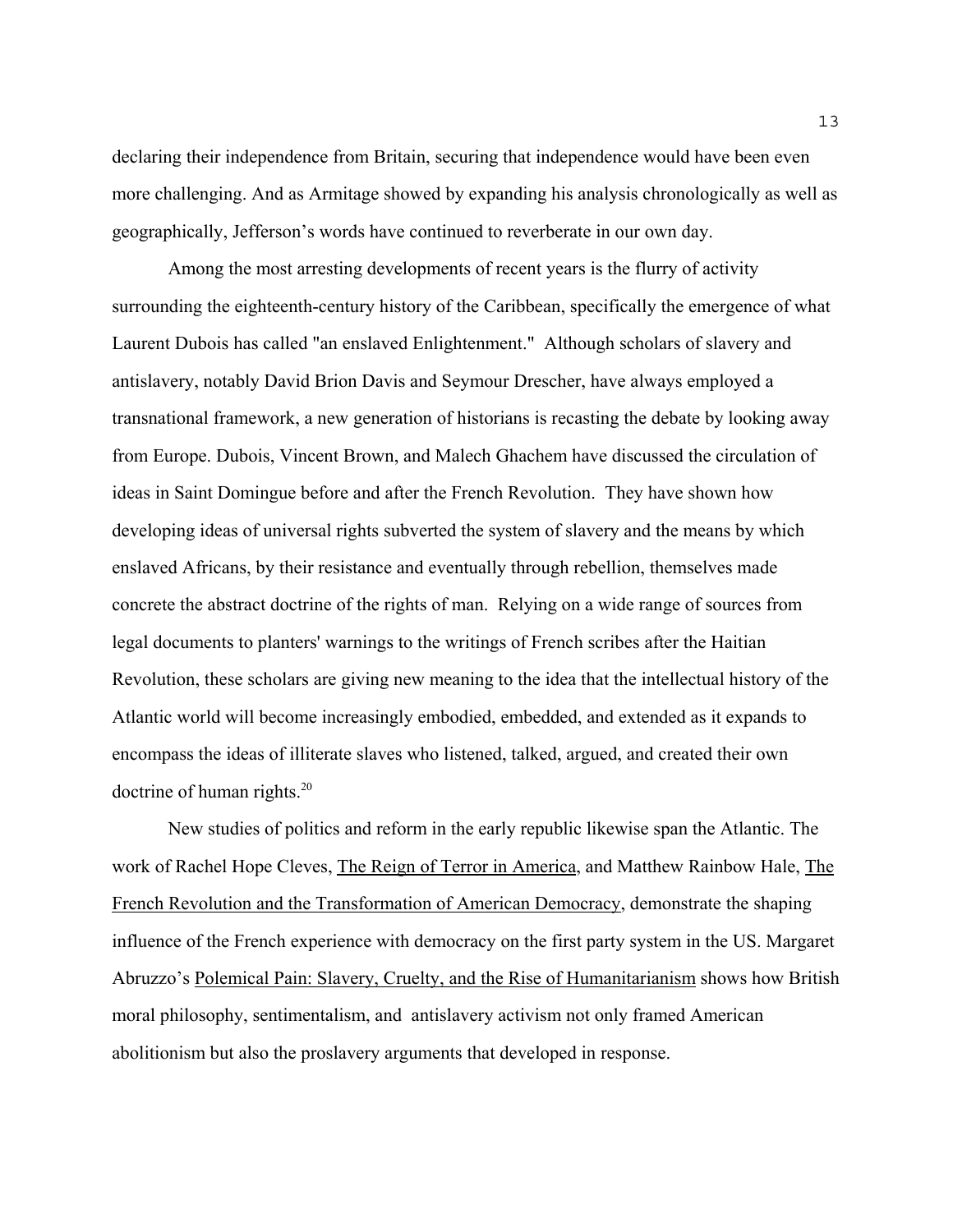Transnational topics in the nineteenth and twentieth centuries have continued to attract intellectual historians. Leslie Butler's Critical Americans picked up the challenge issued decades ago in the collection of essays Victorian America and explored the rich connections between late nineteenth-century writers on both sides of the Atlantic who shared commitments to the principle of democracy and dissatisfaction with its contemporary incarnations. My own book Uncertain Victory and Daniel Rodgers's Atlantic Crossings placed political developments in the late nineteenth and early twentieth centuries in a transatlantic context, showing how and why reform initiatives enjoyed different degrees of success even when they shared common roots. Recent studies of the liberal idea of modernization have used a global framework to show how that concept was deployed in the mid-twentieth century not only in the northern Atlantic but also in Asia and Africa. Histories of the idea of human rights likewise cannot be confined to a single national story. In an age of increasing globalization, transnational studies of ideas may become more the rule than the exception.<sup>21</sup>

Transnational studies of leftist intellectuals will increasingly be joined by studies of conservative thinkers. Angus Burgin's Return of Laissez-Faire uncovers the self-conscious commitment to building a conservative movement undertaken during World War II by European and American intellectuals who breathed life into ideas that many contemporaries considered irretrievably discredited by association with fascism.22 If forging the link between academic economics and social theory and the eventual emergence of a renewed American conservatism in the 1970s and 1980s remains one of the most urgent challenges facing American historians, studies like Burgin's will be as indispensable as studies like Moreton's. Understanding conservatives' spirited defense of the free market means following the circuitous path that led from the Alps to the Ozarks, from Mt. Pelerin to Bentonville. Historians must study newsletters and magazines as well as learned treatises, forage in archives of church groups and civic organizations as well as foundations and think tanks, and resist the inclination to see the traffic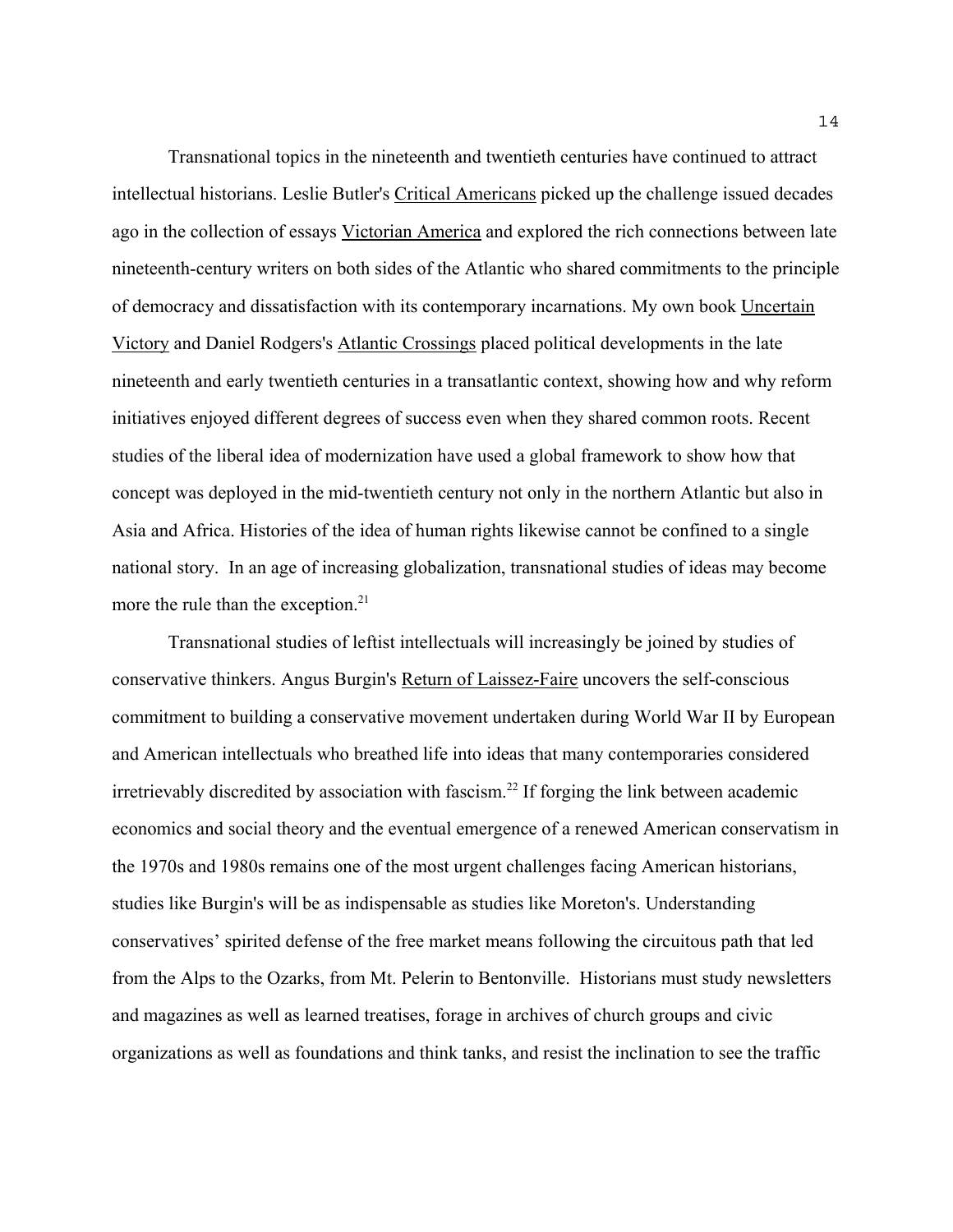as one-way--in either direction. Will that project involve intellectual, social, cultural, political, religious, or economic history? Emphatically, yes.

Powerful as the transnational turn has been, fertile fields remain within the United States, notably in the study of western and southern intellectual history. When the nation's population and its leading universities were clustered in the North and the Midwest regions, intellectual historians' concentration on those regions made some sense. De-provincializing American intellectual history requires not only attention to the cultures of Europe, Asia, Africa, and the Caribbean. It also demands further efforts to explore long-understudied regions within the borders of the United States.<sup>23</sup>

Intellectual history will also continue to extend beyond the boundaries of our discipline. Blessed with instant electronic access to scholarly journals in fields such as literature, political theory, philosophy, law, medicine, public policy, science studies, the behavioral sciences, and critical theory, intellectual historians can effortlessly track developments in neighboring scholarly fields. To cite just a few obvious examples, journals such as American Literary History, Critical Inquiry, Isis, Political Theory, Raritan, and the Yale Journal of Law and Humanities often publish work that could just as easily appear in Modern Intellectual History. As scholars increasingly escape disciplinary silos and address topics wielding tools drawn from other parts of the academy, they are moving toward the extended eclecticism characteristic of intellectual history. Conceived as a cultural practice, intellectual history is thriving in many disciplinary homes.

New advances in technology will further enliven and complicate the historical study of ideas. With more and more texts digitally searchable, we will no longer estimate how often particular names or words or formulations appeared in the historical record. Computer-assisted analyses of texts will grow increasingly sophisticated. The complexity of grammar and word choice in individual texts can already be measured; the next frontier includes the ability to discern ironic understatement and parody. IBM's computer "Watson" can beat humans at the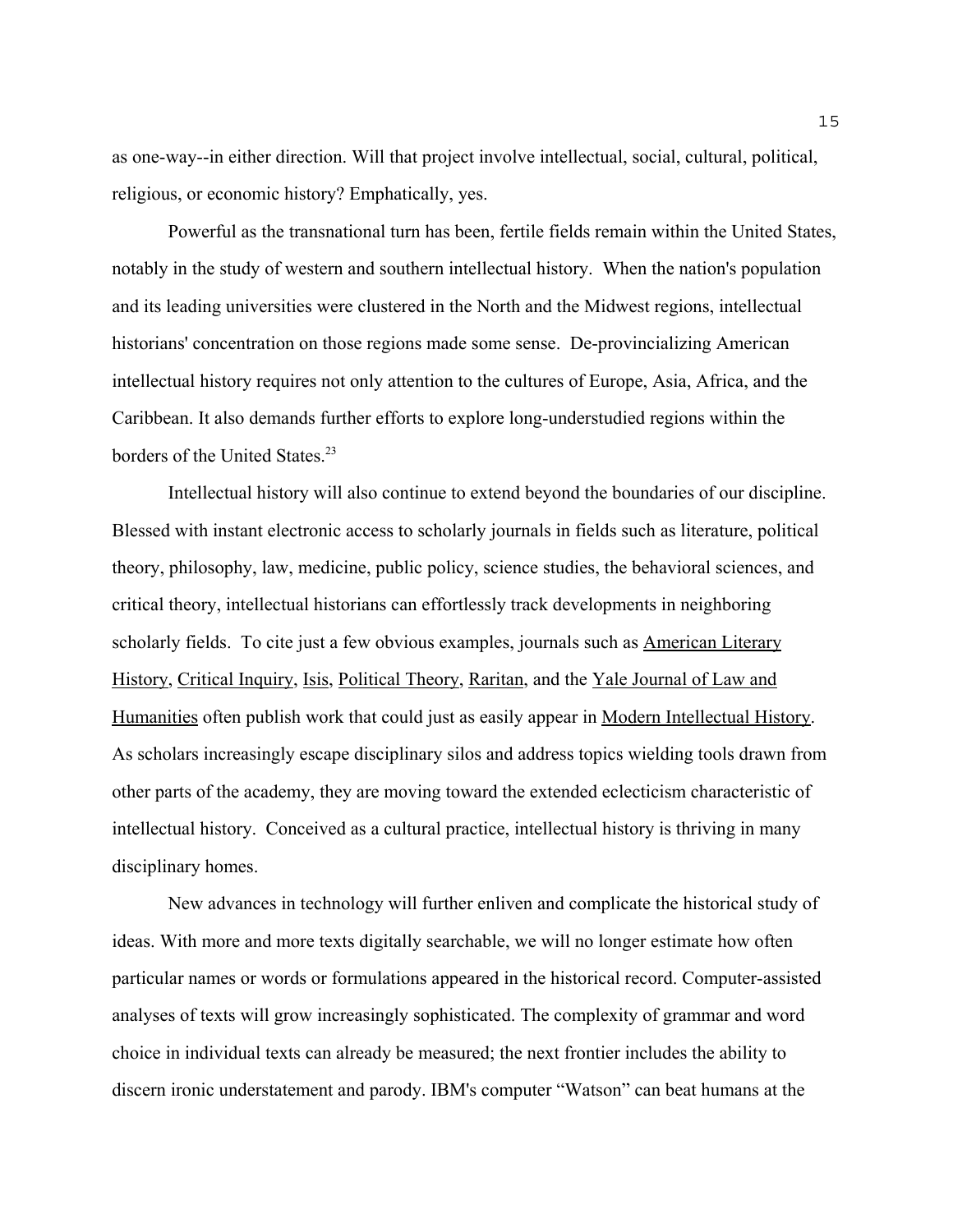game of Jeopardy; will its descendants outperform our best graduate students in oral examinations and evaluate the work of future undergraduate history majors?

Such developments make many intellectual historians uneasy. Computers process words at a pace no human can match. As translation programs improve, machines will work through quantities and varieties of texts that even the most relentless and multi-lingual researcher cannot match. But such anxieties are misplaced. No matter now much raw data textual analysis can provide, the interpretation of such data will remain a project for humans, not machines. Even now, the most sophisticated textual analysis is only as good as the people who design the protocols. Humans must decide what to count and how to analyze the data that computers retrieve. Machines cannot know, on their own, what to do with the information they generate. Hearing the echoes of Rousseau in James Wilson's speeches, even though Wilson never used the phrase "general will"; recognizing the stamp of Aristotle and Hegel in Dewey's writings, even though Dewey abandoned Aristotelian and Hegelian terminology; and discerning the similarities and differences among the ideas of Judith Sargent Murray, Sarah Grimke, Charlotte Perkins Gilman, and Betty Friedan will remain challenges that only discerning historians will be able to meet.

Exciting--or mind-numbing--new arenas for interpretation will emerge. The Library of Congress has begun cataloging and preserving the data contained in blogs. Given the nearly limitless options for analyzing that limitless information, computer analysis will prove indispensable. But the central question of coding will remain. There is no alternative to critical judgment in determining how to proceed once everything originally printed and everything digitally produced can be subjected to quantitative analysis. What criteria will determine the questions to be asked? We now realize that all of our analytical categories are constructions, tools that reflect conventions instead of resting on something fundamental or transhistorical. Can the critical insights that generated our suspicion of the "given" be translated into adequately nuanced criteria for searching in digital sources?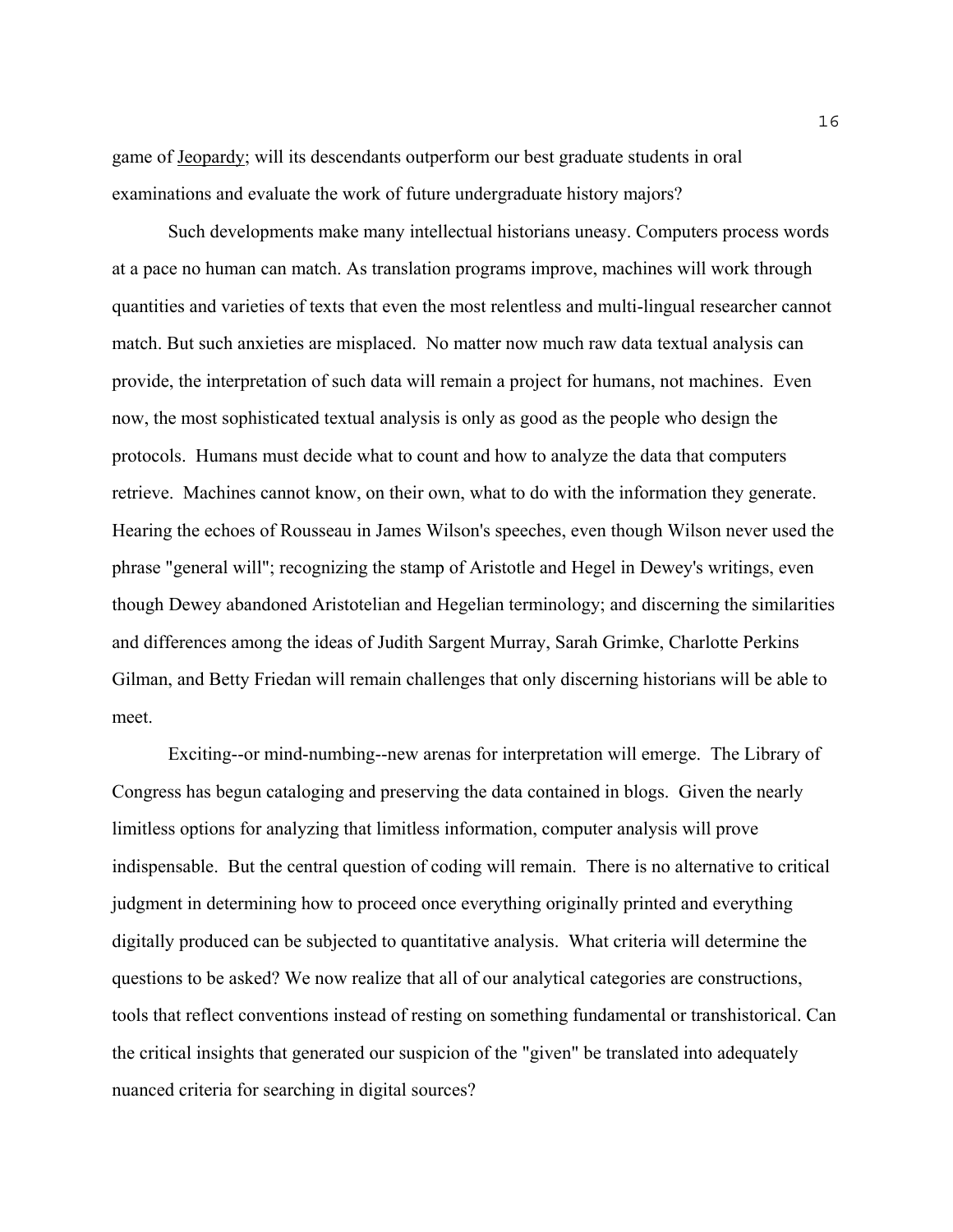Will increasing reliance on computer-assisted textual analysis will lead to a redefinition of historical studies? If quantitative analysis of the Evans imprints or the files of the New York Times leads us to ask only questions beginning with "what" or "how often" instead of "why," something precious will be lost. If cognitive science and evolutionary psychology yield a new positivist reductionism that leads its enthusiasts to see all forms of cultural expression as biological adaptations to changing stimuli, then questions of interpretation may seem epiphenomenal and intellectual historians will be out of business. But we need not be alarmed. Studies of the brain are demonstrating the inescapability of hermeneutics: at the most fundamental level, the brain must interpret the meaning of its perceptions of sense data.<sup>24</sup> Anxieties about scientism only echo the fears prompted by the earlier waves of sociobiology and quantitative analysis that have crested periodically since the 1870s. Questions of meaning and consciousness will recur.25

The basis on which historians make critical judgments has traditionally developed from sustained and intensive as well as wide-ranging study. There is still no substitute for learning how to wrestle historical meanings from a single text, whether it is a sermon by Roger Williams or Henry Ward Beecher or Jim Wallis; a journal entry recorded by Martha Ballard or Margaret Fuller or Margaret Mead; a speech delivered by Frederick Douglass or Jane Addams or Malcolm X; or a letter written by Mercy Otis Warren or Alice James or C. Vann Woodward. Interpretation is inevitably a value-laden critical practice. Although unprecedentedly vast quantities of information will no doubt enrich historians' evidentiary base, that information will never completely answer our questions about what past experiences and expressions meant to those we study and what that evidence should mean to us. Intellectual historians in the twenty-first century will be concerned, as they have always been, with balancing the most insightful and best informed judgments about the meanings of texts in the past against the most discerning critical judgment about the needs of the present.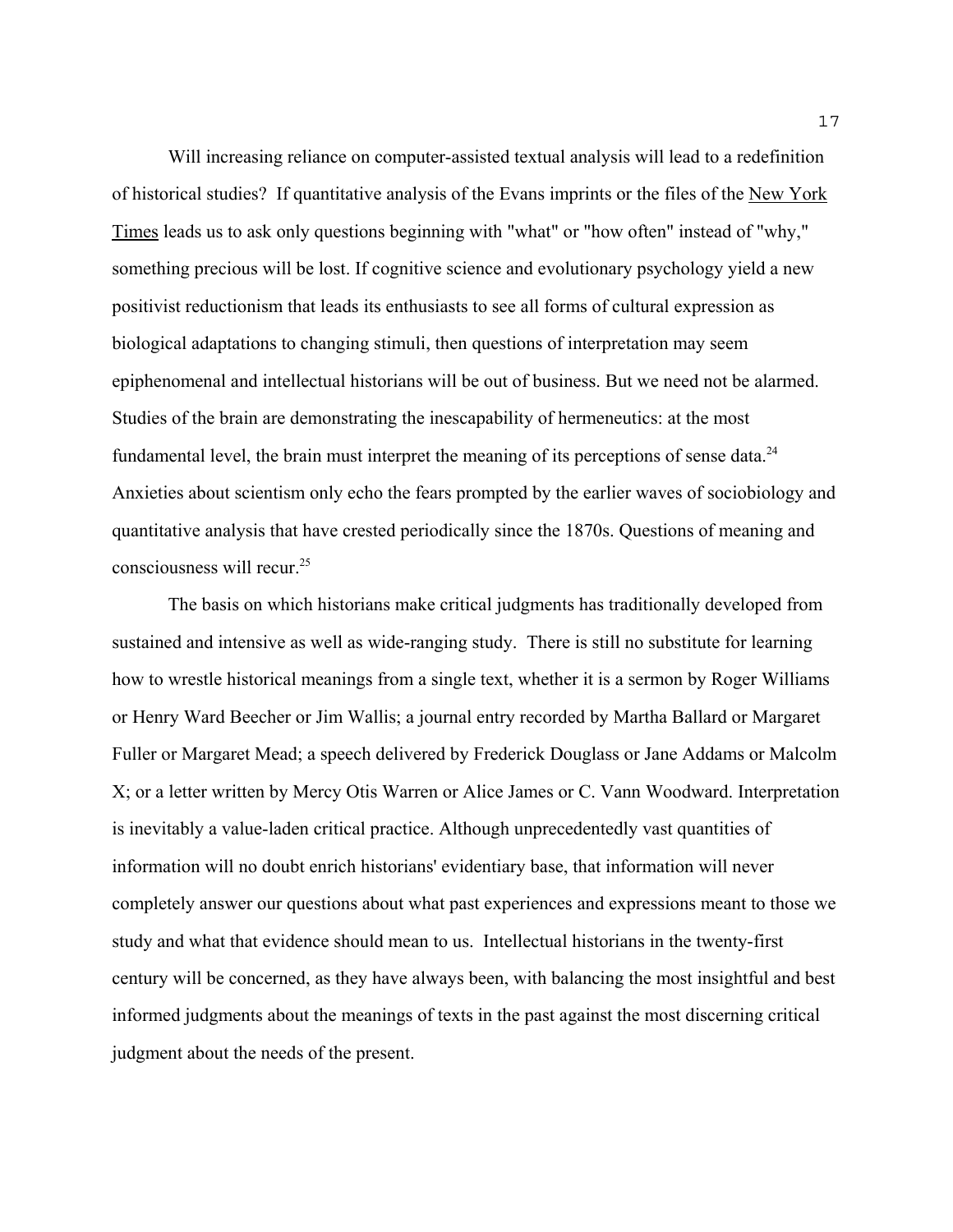Technological advances we can barely imagine will surely alter the tools future intellectual historians will use. But historical studies of ideas will continue to be embodied in persons; culturally embedded in various social practices and the institutional sites in which meanings are produced, disseminated, and received; and extended ever further, not only from low to high but across national and cultural boundaries and into vast storehouses of data only now becoming digitally accessible. Notwithstanding all of those changes, historians' goals will remain the same: not only gathering information but understanding the past on its own terms, and, equally important, interpreting its significance for the present.

As intellectual historians produce embodied, embedded, and extended studies in the future, they will view historical evidence from different perspectives and for different purposes. For that reason, just as we situate those we study in their own contexts, we historians should see ourselves as embodied, embedded, and extended among a range of wider and deeper contexts. We should view ourselves reflexively and situate our practice self-consciously in our own historical circumstances. Intellectual historians have only particular, not universal, perspectives and purposes. Those perspectives and purposes inevitably inform and enrich our distinctive form of creative action, the production of new historical interpretations for our own cultural moment.

#### **Notes**

#### 1.David A. Hollinger, In the American Province: Studies in the History and Historiography of Ideas (Bloomington, 1985), p. 177.

2.A sample of prize-winning intellectual biographies published recently includes Alan Brinkley, The Publisher: Henry Luce and His American Century (New York: Knopf, 2010); Charles Capper, Margaret Fuller, An American Romantic, 2 vols. (New York: Oxford University Press, 1992, 2007); Eric Foner, The Fiery Trial: Abraham Lincoln and American Slavery (New York: Norton, 2010); David Levering Lewis, W. E. B. DuBois, 2 vols. (New York: Henry Holt, 1993, 2000); George Marsden, Jonathan Edwards: A Life (New Haven: Yale University Press, 2003); and Megan Marshall, The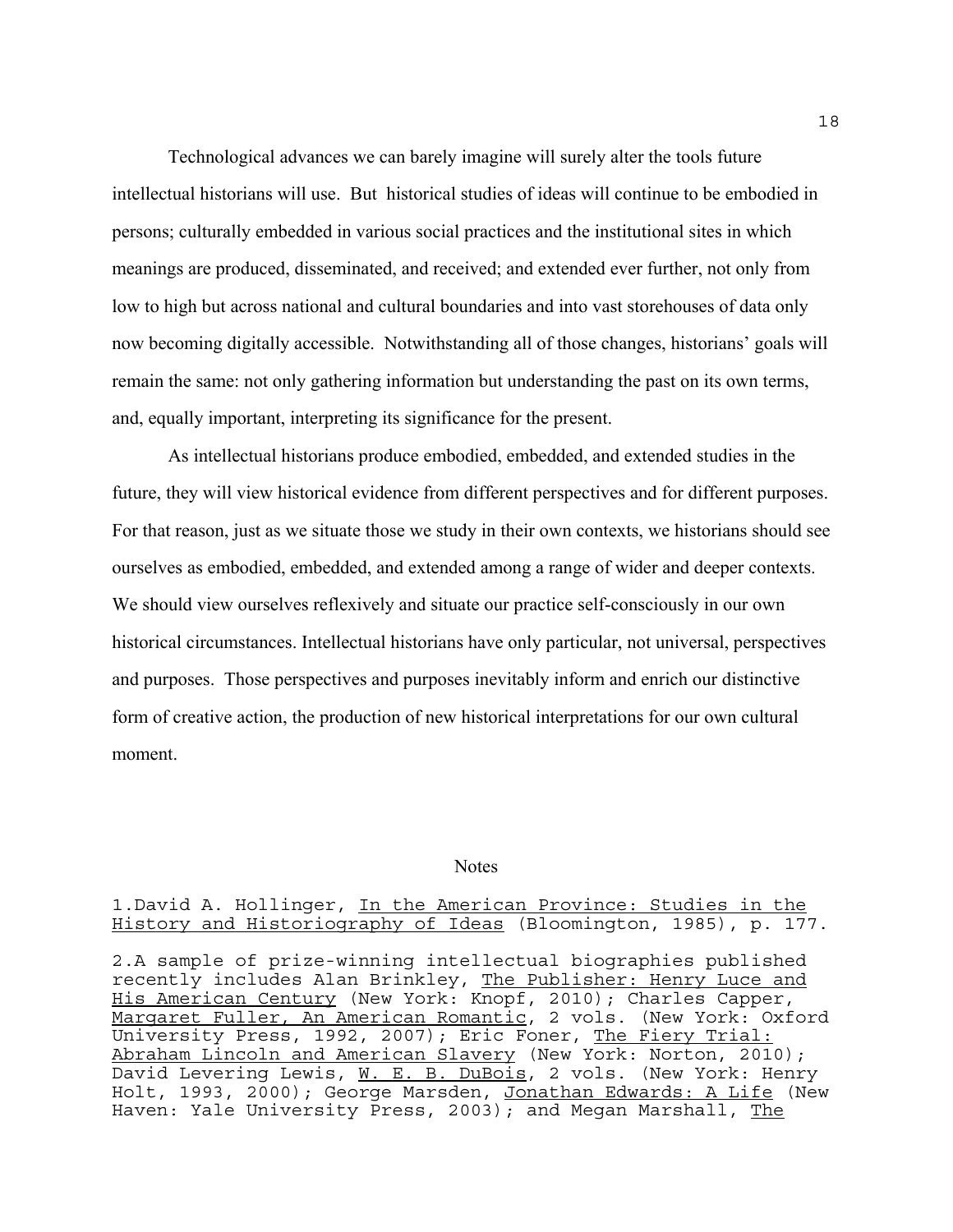Peabody Sisters: Three Women Who Ignited American Romanticism (New York: Houghton Mifflin, 2005).

3. Quentin Skinner, Visions of Politics, vol. 1, Regarding Method (Cambridge, 2002), p. vii: "If we are to write the history of ideas in a properly historical style, we need to situate the texts we study within such intellectual contexts and frameworks of discourse as enable us to recognise what their authors were doing in writing them."

4. Arthur O. Lovejoy, "Reflections on the History of Ideas," Journal of the History of Ideas 1 (1940): 3-23.

5.On the continuing usefulness of some now less fashionable insights from the linguistic turn, see Gabrielle M. Spiegel, "The Task of the Historian," American Historical Review 114 (2009):1-15.

6. Annette Gordon-Reed, The Hemingses of Monticello: An American Family (New York, 2008); Lance Banning, The Sacred Fire of Liberty: James Madison and the Founding of the Federal Republic (Ithaca, 1995); and Trygve Throntveit, Power without Victory: Woodrow Wilson and the American Internationalist Experiment, forthcoming.

7. A few recent examples include The American Indian Intellectual Tradition: An Anthology of Writings from 1772 to 1972, ed. David Martinez (Ithaca, 2011); Maureen Konkle, Writing Indian Nations: Native Intellectuals and the Politics of Historiography, 1827- 1863 (Chapel Hill: University of North Carolina Press, 2004); Steven Conn, History's Shadow: Native Americans and Historical Consciousness in the Nineteenth Century (Chicago: University of Chicago Press, 2004);Adolph Reed, Jr., and Kenneth W. Warren, eds., Renewing Black Intellectual History: The Ideological and Material Foundations of African American Thought (Boulder, CO, 2010); Rosemaire Zagarri, Revolutionary Backlash: Women and Politics in the Early American Republic (Philadelphia, 2007); Mary Kelley, Learning to Stand and Speak: Women, Education, and Public Life in America's Republic (Chapel Hill, 2007); and Caroline Winterer, The Mirror of Antiquity: American Women and the Classical Tradition, 1750-1900 (Ithaca, 2007).

8. Compare Robert Darnton, The Forbidden Best-sellers of Eighteenth-Century France (New York, 1995); Darnton, Poetry and the Police: Communication Networks in Eighteenth-Century Paris (Cambridge, 2010); Roger Chartier, "Do Books Cause Revolutions?" in Chartier, The Cultural Origins of the French Revolution, trans. Lydia G. Cochrane (Durham, NC, 1991), pp. 169-197; and the recent symposium "What Was the History of the Book?" with contributions by Bill Bell, Darnton, Chartier, Peter Burke, and David D. Hall," in Modern Intellectual History 4 (2007): 491-544.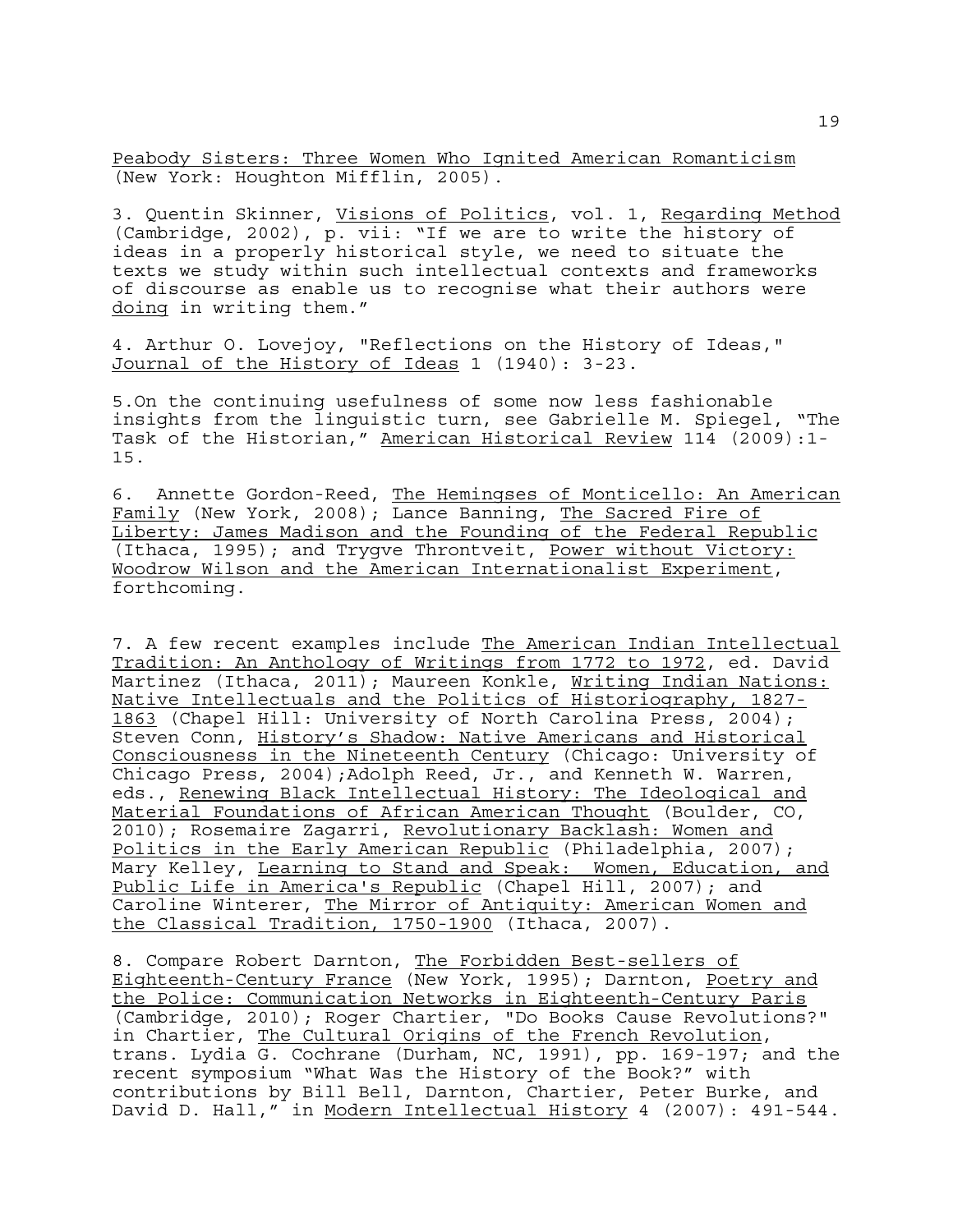9. The History of the Book in America, 5 vols., ed. David D. Hall et al. (Chapel Hill, 2007-2009).

10. See The Works of Jonathan Edwards, vol 12, Ecclesiastical Writings, ed. David D. Hall (New Haven, 1994), pp. 80-85.

11. Eric Slauter, "Reading and Radicalization: Print, Politics, and the American Revolution," Early American Studies 8, 1 (2010):  $5 - 40$ .

12. Jennifer Ratner Rosenhagen, American Nietzsche (Chicago, 2012; see also Martin Woessner, Heidegger in America (Cambridge, 2011); and Caroline Winterer, The Culture of Classicism: Ancient Greece and Rome in American Intellectual Life, 1780-1910 (Baltimore, 2002).

13. See for example Jamie Cohen-Cole, "Cold War Salons, Social Science, and the Cure for Modern Society," Isis 100 (2009): 219-62; Staging Growth: Modernization, Development, and the Global Cold War, ed. David C. Engerman, Nils Gilman, et al.(Amherst, 2003); Joel Isaac, Knowledge by Design: Crafting the Human Sciences in Modern America (Cambridge, 2012); Andrew Jewett, To Make America Scientific: Science, Democracy, and the University before the Cold War (Baltimore, 2012); Rebecca Lemov, World as Laboratory: Experiments with Mice, Mazes, and Men (New York, 2006); and cf. Lorraine Daston, "Science Studies and the History of Science," Critical Inquiry 35 (2009): 798-813.

14.See Emma Rothschild's introduction to the Forum "The Idea of Sustainability," with essays by Paul Warde, Alison Frank, and Rothschild," in Modern Intellectual History 8 (2011): 147-151.

15. See for example John Micklethwait and Adrian Wooldridge, The Company: A Short History of a Revolutionary Idea (New York, 2003); and Daniel Belgrad, The Culture of Spontaneity: Improvisation and the Arts in Postwar America (Chicago, 1998).

16. See James T. Kloppenberg, <u>Traqic Irony: Democracy in European</u> and American Thought (Oxford: Oxford University Press, forthcoming), chapter 8.

17. See for example Jennifer Burns, Goddess of the Market: Ayn Rand and the American Right (New York, 2009; Francesca Bordogna, William James at the Boundaries: Philosophy, Science, and the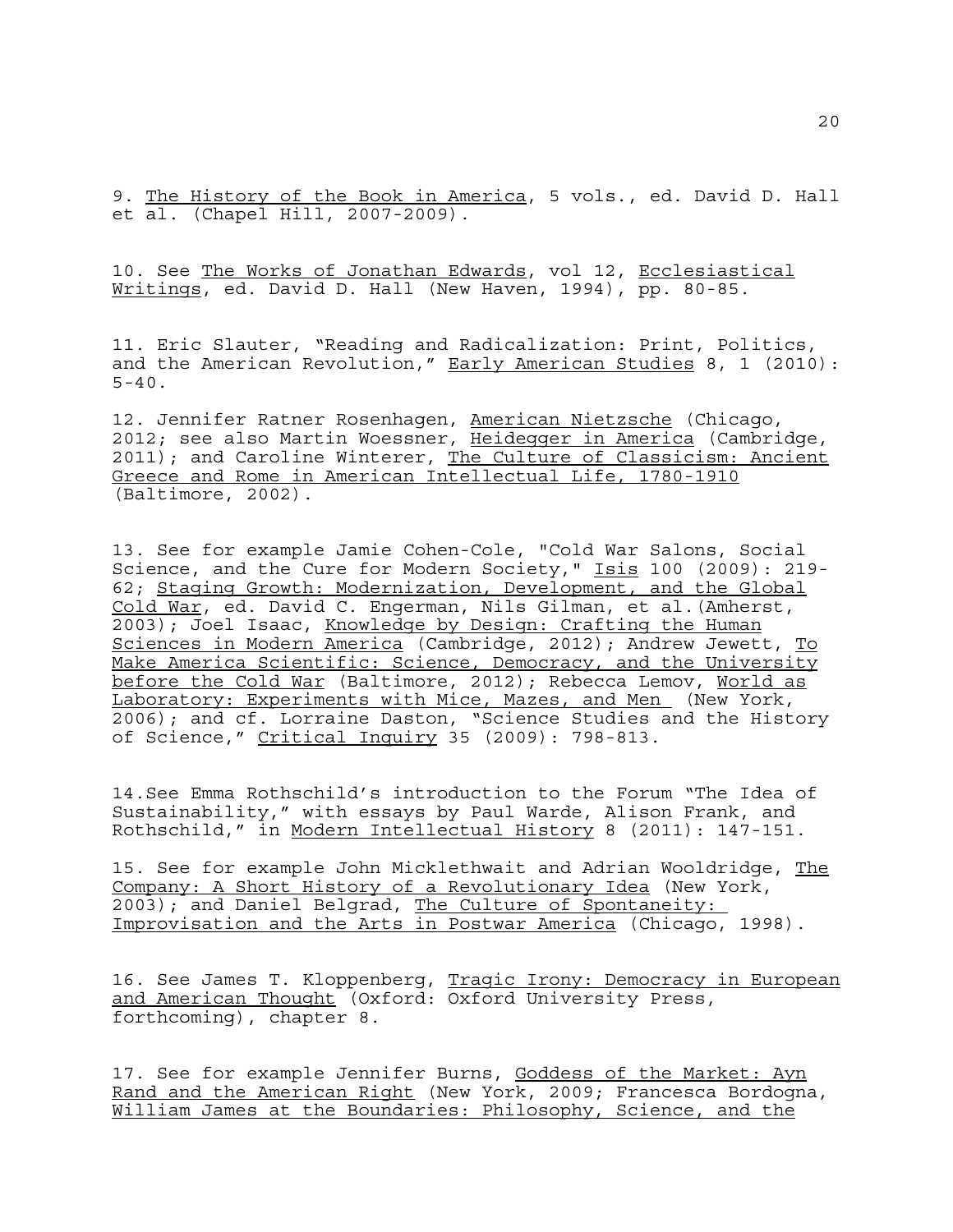Geography of Knowledge (Chicago, 2008); and Brook Blower, Becoming Americans in Paris: Transatlantic Politics and Culture between the World Wars (New York, 2011).

18. Charles W. J. Withers, "Place and the 'Spatial Turn' in Geography and in History, Journal of the History of Ideas 70 (October 2009): 637-658.

19. Nico Slate, Colored Cosmopolitans: Race and the Shared Struggle for Freedom in the United States and India (Cambridge, MA, 2011). See also Kris Manjapra, "From Imperial to International Horizons: A Hermeneutic Study of Bengali Modernism," Modern Intellectual History 8 (2011): 327-359.

20. See Laurent Dubois, Avengers of the New World: The Story of the Haitian Revolution (Cambridge, MA, 2004); and Dubois, "An Enslaved Enlightenment: Rethinking the Intellectual History of the French Atlantic," Social History 31 (2006): 1-14.

21. Engerman et al., Staging Growth; Elizabeth Borgwardt, A New Deal for the World: America's Vision for Human Rights (Cambridge, MA, 2005); Samuel Moyn, The Last Utopia: Human Rights in History (Cambridge, MA, 2010); and, more broadly Thomas Bender, ed., Rethinking American History in a Global Age (Berkeley, 2002).

22. Angus Burgin, The Return of Laissez-Faire (Cambridge, 2012).

23. The intellectual history of the West has so far attracted less attention than that of the South. Cf. Donald Worster, A Passion for Nature: The Life of John Muir (New York, 2008); Michael O'Brien, Conjectures of Order: Intellectual Life and the American South, 1810-1860, 2 vols. (Chapel Hill, 2004); and Michael Bernath, Confederate Minds: The Struggle for Intellectual Independence in the Civil War South (Chapel Hill, 2010).

24.See Eric Schwitzgebel, Perplexities of Consciousness (Cambridge: MIT Press, 2011).

25. For a recent overview of developments in this domain, ranging from the project Mapping the Republic of Letters to work at the National Center for Supercomputing Applications, see Patricia Cohen, "A New Enlightenment: Digital Keys to the Humanities'